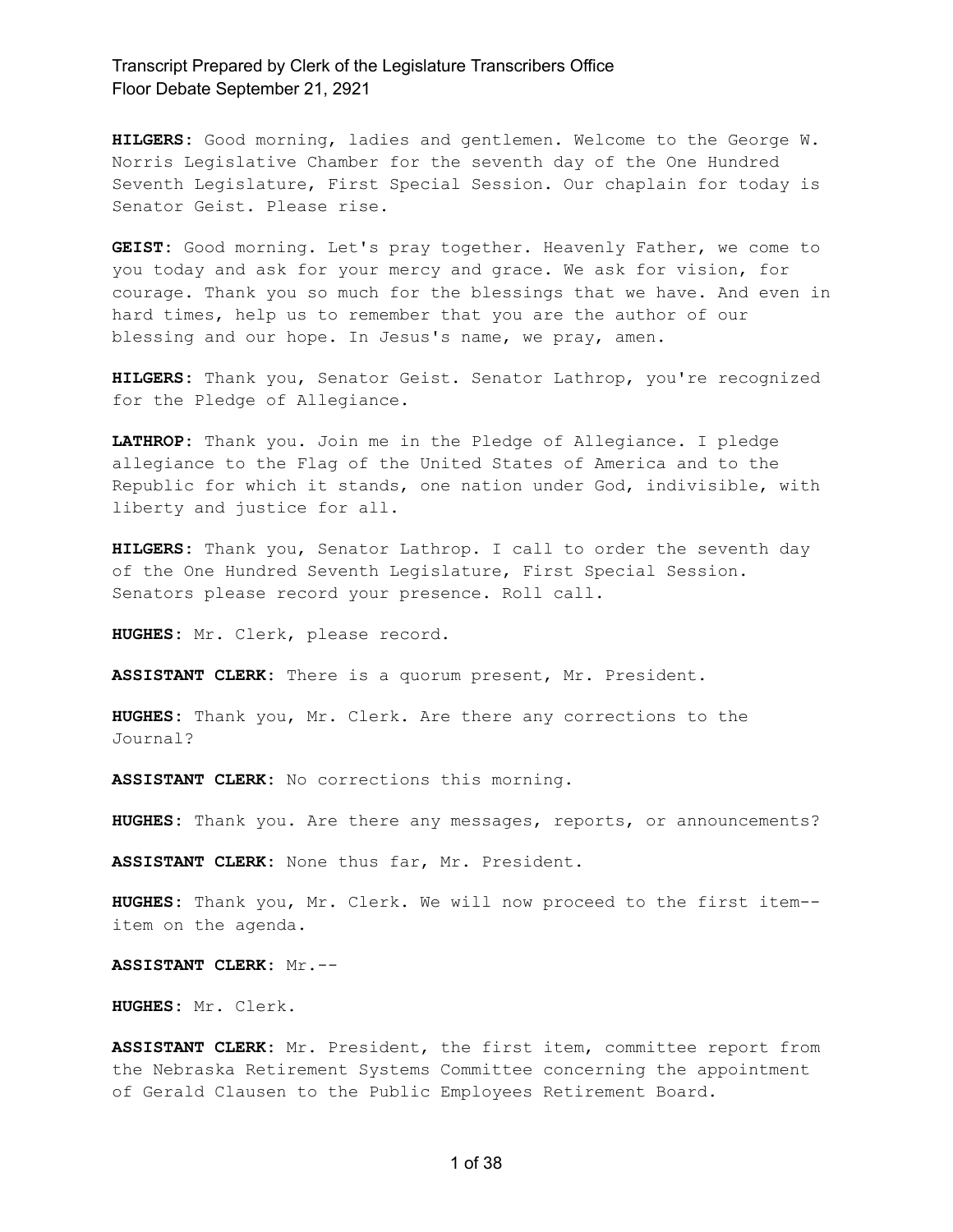**HUGHES:** Thank you, Mr. Clerk. Senator Kolterman. You're recognized to open on your confirmation report.

**KOLTERMAN:** Thank you, Senator. Colleagues, the Nebraska Retirement System Committee held a confirmation hearing on September 14 for Gerald Clausen. The governor appointed Mr. Clausen to fill the remaining term of one of the public representatives on the Public Employees Retirement Board. His term will expire in January of 2023. The Public Employees Retirement Board oversees the administration of the retirement system, which includes the judges', State Patrol and school employees' defined benefit plans, the state and the county cash balance plans and defined contribution plans, and the deferred compensation plan. Mr. Clausen was a city manager of Carroll, Iowa, for 22 years. He was a graduate of the Nebraska LEAD program, born and raised in Bloomfield, Nebraska. He's a trained negotiator, mediator, facilitator, and planner with management experience. He's currently retired and lives in Lincoln, Nebraska. He will bring a valuable business perspective to the Public Employees Retirement Board that will be beneficial to the administration of the retirement system. The Retirement Committee unanimously voted to move Mr. Clausen's appointment to the Legislature for confirmation. I ask for your support in confirming the appointment to the Public Employees Retirement Board.

**HUGHES:** Thank you, Senator Kolterman. Is there any discussion on the report? Seeing none, Senator Kolterman, you're welcome to close. Senator Kolterman waives closing. Colleagues, the question before us is the adoption of the report offered by the Retirement Committee. All those in favor vote aye; all those opposed vote nay. Have you all voted? Record, Mr. Clerk.

**ASSISTANT CLERK:** 36 ayes, 0 nays on the adoption of the committee report.

**HUGHES:** The report is adopted. Next item.

**ASSISTANT CLERK:** Mr. President, next item, committee report from the Health and Human Services Committee concerning three gubernatorial appointments to the Health Information Technology Board.

**HUGHES:** Colleagues, if we could keep our conversations to a minimum. Senator Arch, you're recognized to open on the Health and Human Services report.

**ARCH:** Good morning, colleagues. Today I'm bringing to you three gubernatorial appointments to the newly formed Health Information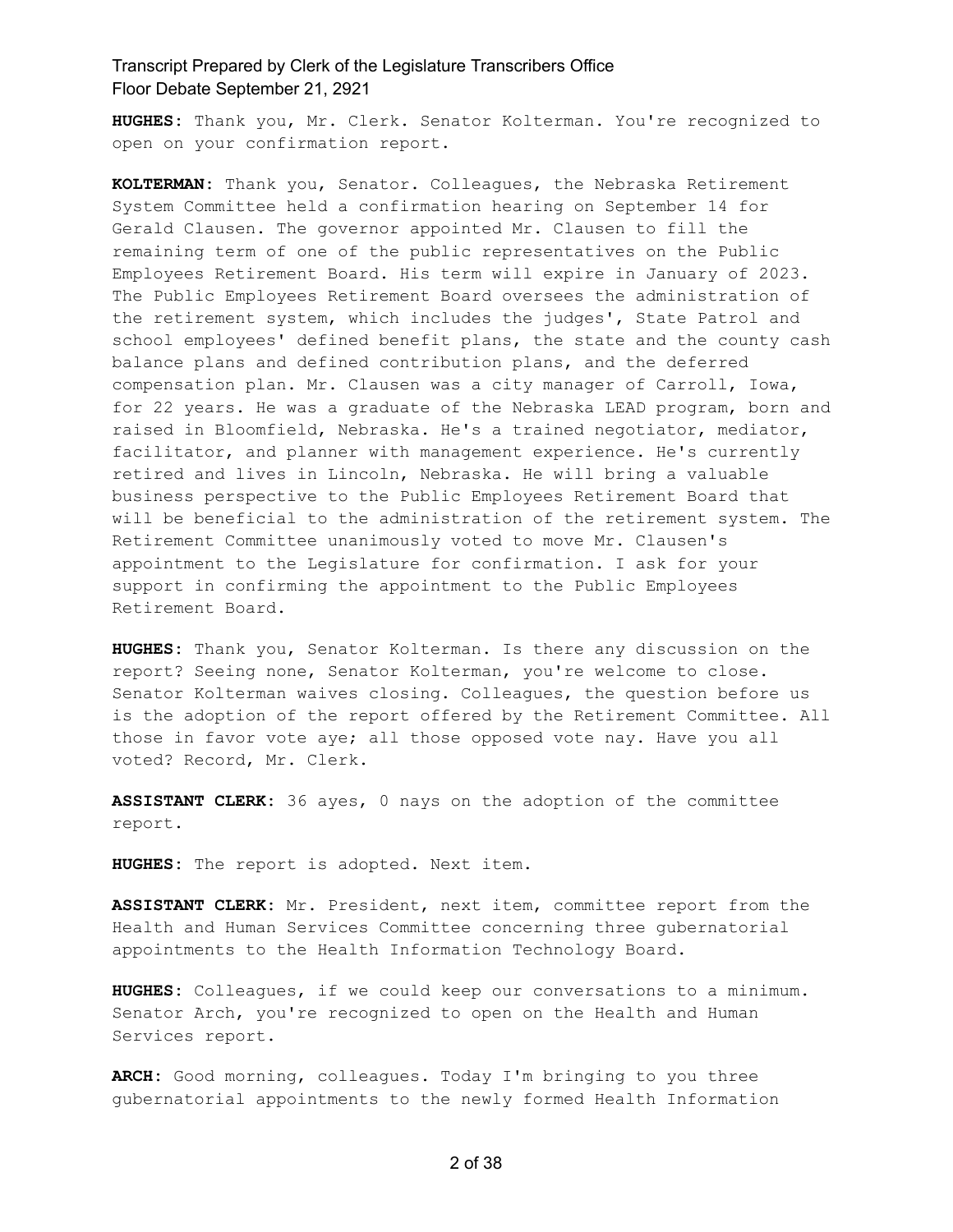Technology Board. The Health Information Technology Board establishes criteria for data collection and disbursement by the statewide Health Information Exchange and the Prescription Drug Monitoring Program. This is CyncHealth. These nominees were voted out of committees 6-0, with one member present, not voting. Ashley Newmyer is the chief data strategist for the Department of Health and Human Services. In her role at DHHS, she's responsible for the data that is collected and used in the department. She's filling the statutory position of representative of the Department of Health and Human Services on the board. During her hearing, she noted the value-- that the value for healthcare providers and physicians to see a longitudinal health record will be invaluable in helping craft a safe and effective treatment plan. Felicia Quintana-Zinn is the deputy director of health data for the Department of Health and Human Services' Division of Public Health. In her role at DHHS, she has been responsible for the Prescription Drug Monitoring Program and worked with the Office of Injury Surveillance. She's filling the statutory position of one individual with experience operating the Prescription Drug Monitoring Program on the board. During her hearing, she agreed that Nebraska is unique in that it is a-- it has a single Health Information Exchange, and the opportunities that come with a single HIE are exciting. Kevin Bagley is the director of the Division of Medicaid and Long-Term Care in the Department of Health and Human Services. He is filling the statutory role of healthcare payer on the board in his capacity as director of Medicaid. During-- during his hearing, he stated he would like to craft policies that support long-term goals of healthcare leaders by improving patient and provider experiences. Again, these nominees were voted out of committee 6-0, with one member present, not voting. I urge your green vote on their confirmation. Thank you.

**HUGHES:** Thank you, Senator Arch. Discussion is now open on the Health and Human Services nomination report. Senator Cavanaugh, you're recognized.

**M. CAVANAUGH:** Thank you, Mr. President. Good morning, colleagues. I am the member of the Health and Human Services Committee that was present, not voting, on these nominations. While I was not able to attend the hearings for these particular nominations, I could not support them because of previous testimony given by Mr. Bagley to the committee about this very board and the formation of this board and the opposition to the formation of this board and-- and the unwillingness of the department to comply with some of the components. I believe that they are beginning to comply now, but it has been a struggle for the-- for the data collection, and so I-- I can't in good conscience vote for these individuals because of those reasons.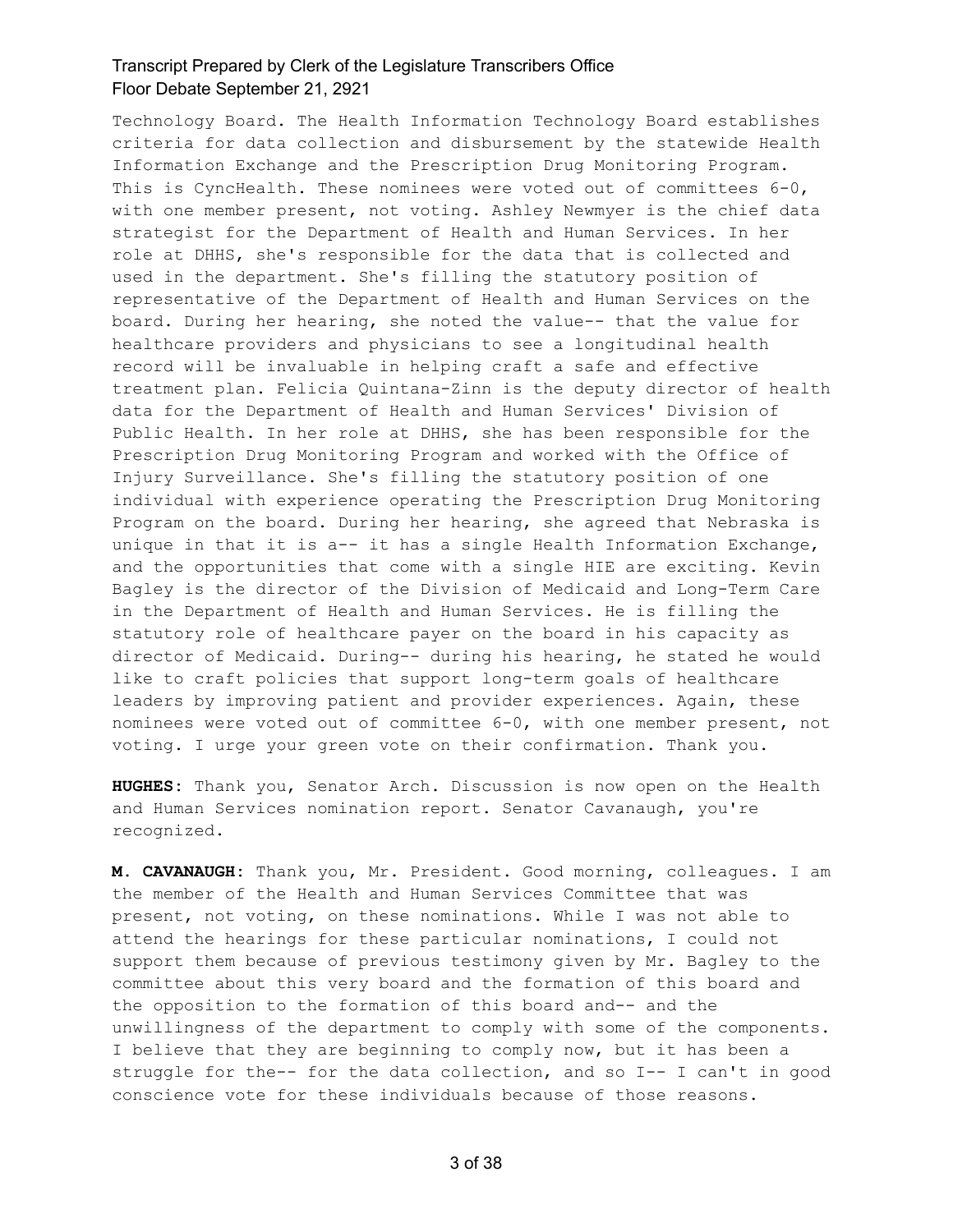Additionally, the Governor has appointed three people within the Health and Human Services agency to the board. Only one position is required to be an agency person, so I-- I believe we are diminishing our ability to fully represent communities across the state when we do things like that. They work for the Governor. They work at the privilege of the Governor, and I think that that is creating an environment that is not appropriate. So I will be voting no this morning on these nominations. And I thank you, everyone, for your time.

**HUGHES:** Thank you, Senator Cavanaugh. Seeing no one else in the queue, Senator Arch, you're welcome to close on your committee report. Senator Arch waives closing. Colleagues, the question before us is the adoption of the report offered by the Health and Human Services Committee. All those in favor vote aye; all those opposed vote nay. Have you all voted? Record, Mr. Clerk.

**ASSISTANT CLERK:** 38 ayes, 1 nay on the adoption of the committee report.

**HUGHES:** The report is adopted. Next item.

**ASSISTANT CLERK:** Next item, Mr. President, committee report from the Health and Human Services Committee concerning certain gubernatorial appointments to the Health Information Technology Board.

**HUGHES:** Thank you, Mr. Clerk. Senator Arch, you're welcome to open on the next report.

**ARCH:** Thank you. Good morning, colleagues. Today I'm bringing to you an additional nine gubernatorial appointments to the newly formed Health Information Technology Board. The Health Information Technology Board establishes criteria for data collection and disbursement by the statewide Health Information Exchange and the Prescription Drug Monitoring Program. These nine appointees were voted unanimously out of committee. Manuela "Manny" Banner is a registered nurse, a professional administrator in Blair, Nebraska. She's filling the statutory role of hospital administrator on the board. During her hearing, she stated that she sees value in the Health Information Exchange and the opportunities for providing better quality of care, but wishes to balance that with ensuring protection of-- of personal data. Dr. Anna Dalrymple is a family physician in Gothenburg, part-time faculty at UNMC, and has board experience on other boards. She's filling the statutory role of one of two physicians on the board. During her hearing, she stated she wants to be a voice for patients and providers in the rural area and will bring a unique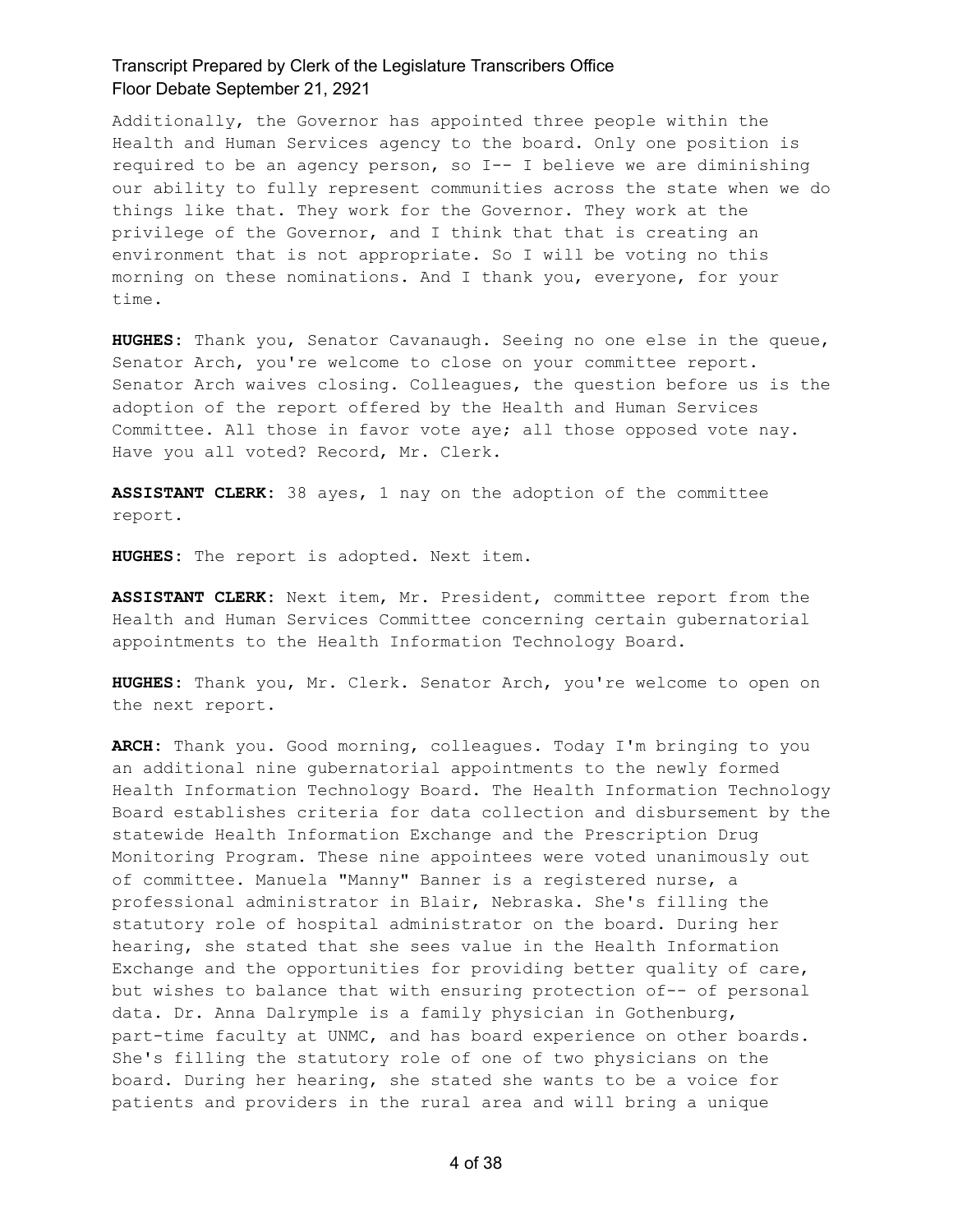advantage [SIC] point, having lived in both urban and rural settings. Dr. Kimberley Haynes-Henson-- Henson is an associate professor of anesthesiology at UNMC and is also a pain management physician at the Drug and Alcohol Treatment Center at UNMC in Omaha. She's filling the statutory role of healthcare provider, board certified in pain management, on the board. During her hearing, she noted the impact of the Prescription Drug Monitoring Program for pain providers has been invaluable and helped with early intervention. Monalisa McGee is the divisional social services director at the Salvation Army in Omaha, with a master's in counseling and a doctorate degree in education in human and community resource development. She's filling the statutory role of alcohol and drug counselor on the board. During her hearing, she noted that the electronic communication afforded by the Health Information Exchange can help prevent gaps in care. Lynn Edwards is the director of health information at Gothenburg Hospital. She is filling the statutory role of health information management professional on the board. She has a master's in health administration and has worked with health information systems in Oregon, Washington, New Mexico, California, Alaska, and here in Nebraska. During her hearing, she noted that information technology and access is changing and expressed a desire to advocate for patients while also protecting health information. Jessika Benes is a veterinarian who lives and works in Adams County while also traveling to work in Hall County. She also serves on the board of directors for the Nebraska Veterinary Medical Association. She is filling the statutory role of veterinarian on the board. During her hearing, she stated she was committed to rural healthcare opportunities. Aimee Black has a master's in nursing and is the director of quality and safety at Nebraska Methodist and Methodist Women's Hospital. She is filling the statutory role of representative of a delegate on the board. During her hearing, she stated that we need a good health information system to safely transfer patients from the hospital to after-care placement. Dr. Stephen Salzbrenner is a board-certified psychiatrist at UNMC; runs an-- an es-- esketamine clinic for the treatment of depression. He served in the Navy after graduating from Creighton Medical School and has served as a consulting liaison in the military. He is filling the statutory role of one of two physicians on the board. During his hearing, he's filling the statutory role-- excuse me-- he-- he stated that he hoped to be a voice for someone who uses the PDMP every day and is passionate about ensuring quick, quality healthcare. Finally, Jaime Bland is the president and CEO of CyncHealth, formerly NeHII. She is filling the statutory role of representative of the statewide Health Information Exchange. She's worked previously with the Legislature regarding status on our PDMP and our Health Information Exchange. During her hearing, she noted that there is always a tension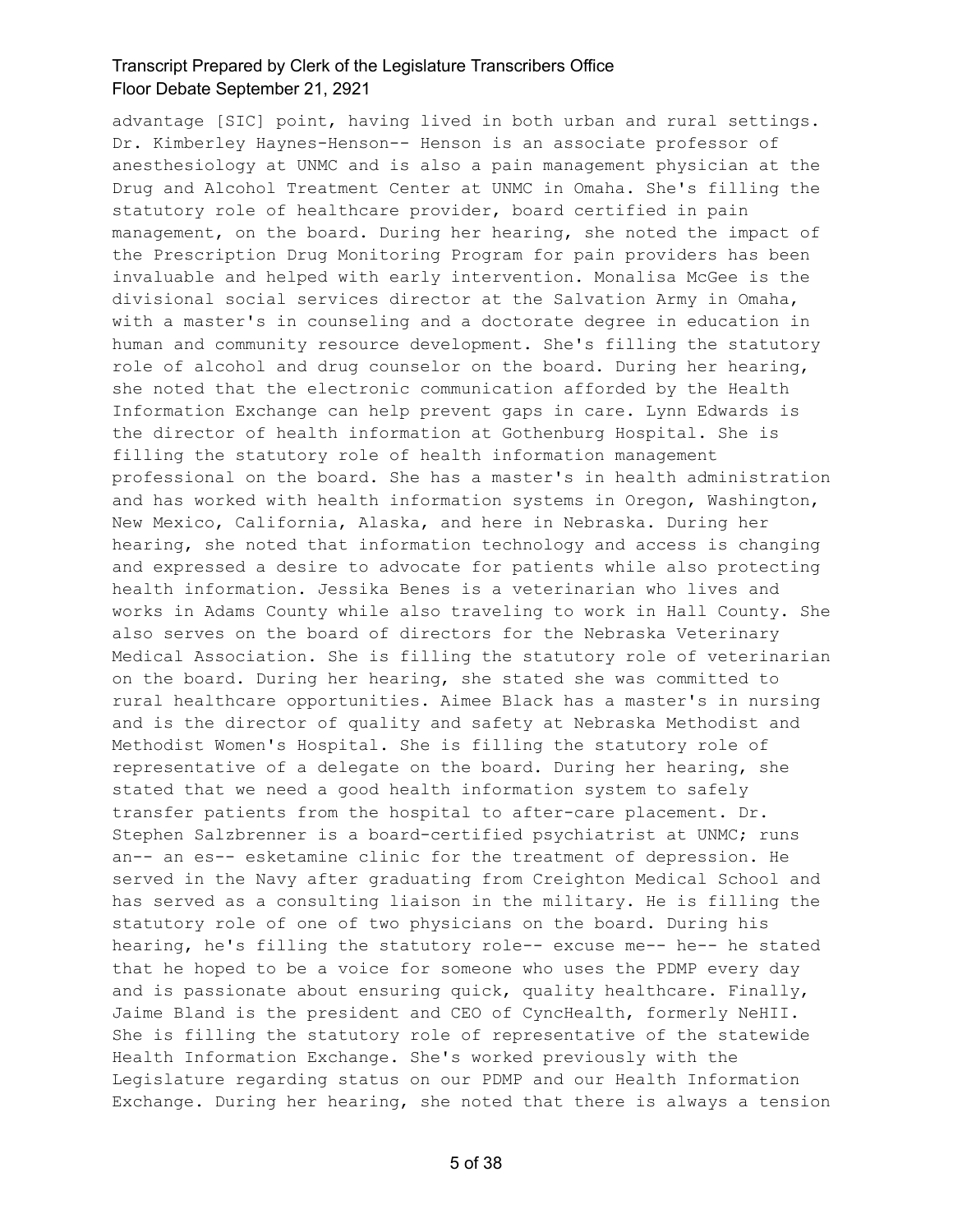between the use of data and the transparency regarding the use of that data, which is a critical component. Again, all nine of these nominations to the Health Information Technology Board were voted unanimously out of committee. I would urge your green vote on their confirmation. Thank you.

**HUGHES:** Thank you, Senator Arch. Is there any discussion on the report? Seeing none, Senator Arch, you're welcome to close on the report. Senator Arch waives closing. Colleagues, the question is the adoption of the report offered by the Health and Human Services Committee. All those in favor vote aye; all those opposed vote nay. Have you all voted? Record, Mr. Clerk.

**ASSISTANT CLERK:** 40 ayes, 0 nays on the adoption of the committee report.

**HUGHES:** The report is adopted. Next item.

**ASSISTANT CLERK:** Next item, Mr. President, committee report from the Health and Human Services Committee concerning four gubernatorial appointments to the Foster Care Advisory Committee.

**HUGHES:** Senator Arch, you're welcome to open on the next report from Health and Human Services Committee.

**ARCH:** Good morning, colleagues. Today I'm bringing to you four gubernatorial appointments to the Foster Care Advisory Committee. The Foster Care Advisory Committee supports and facilitates the work of the Foster Care Review Office, which tracks children in foster care and reviews foster care file audit case reviews. Initial foster care file audit reviews are performed by local foster care review boards. The appointees to the Foster Care Advisory Committee are all reappointments and were all voted unanimously out of committee. Peggy Snurr is a special educator and Mandt trainer in Lincoln. She's a member of the Lincoln Education Association, the Lincoln Foster Care Review Board, and a former chairperson of the Foster Care Advisory Committee. In her testimony, she noted the impact that new foster care placements can have on children, including negative educational outcomes. Michael Aerni is a retired military schoolteacher from Fremont who spent 37 years as an educator. He is a member of the Fremont Foster Care Review Board and the current chair of the Foster Care Advisory Committee. In his testimony, he stated the biggest current challenge when it comes to foster care is the ratio of children per caseworker. Noelle Petersen is a former Nebraska legislative administrative aide to Senator Tony Fulton, which is how she learned of and became interested in local foster care review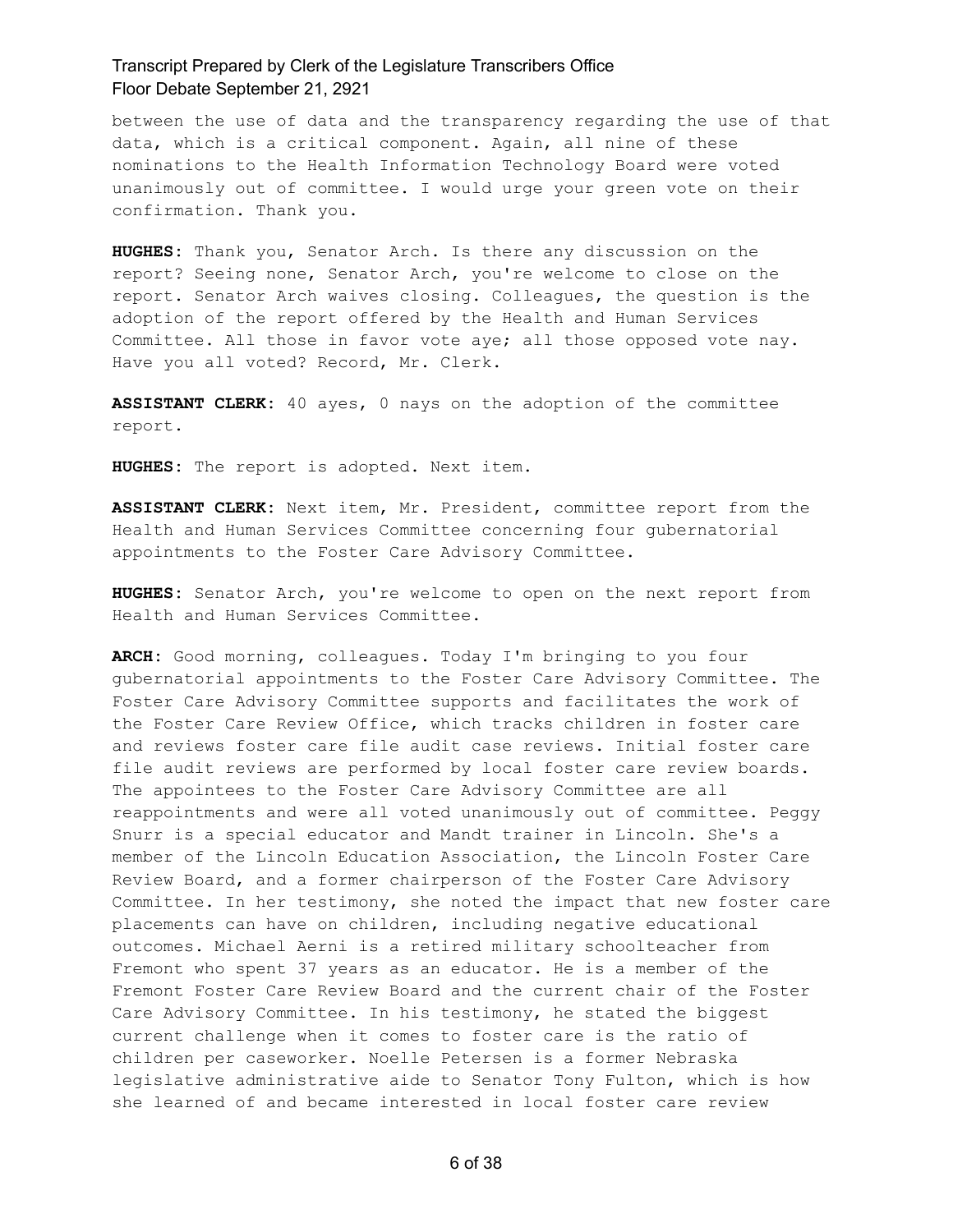boards. She has served on her local foster care review board for the past ten years and is-- is an adoptive mother. She's also the current vice chairperson of the Foster Care Advisory Committee. In her hearing, she stated that when you're-- you are exposed to kids who linger in care, you develop a passion for doing better for them. Dr. Michele Marsh is a child and adolescent psychiatrist working at CHI Immanuel Hospital in Omaha. She's been on the Foster Care Advisory Committee since 2017. During her testimony, she stated it has been an honor to serve on the committee, but there is still more to do for the children in foster care. She hopes to find ways to lighten the stress caused by removal from the home and help provide more stability. Again, these appointees are all reappointments to the committee and they were all voted out of committee unanimously. I urge your green vote on these nominees. Thank you.

**HUGHES:** Thank you, Senator Arch. Is there any discussion on the report? Seeing none, Senator Arch, you're welcome to close on your report. Senator Arch waives closing. Colleagues, the question before us is the adoption of the report offered by the Health and Human Services Committee. All those in favor vote aye; all those opposed vote nay. Have you all voted? Record, Mr. Clerk.

**ASSISTANT CLERK:** 41 ayes, 0 nays on the adoption of the com- committee report.

**HUGHES:** The report is adopted. Next item.

**ASSISTANT CLERK:** Next item, Mr. President, committee report from the Health and Human Services Committee concerning certain gubernatorial appointments to the Nebraska Child Abuse Prevention Fund Board.

**HUGHES:** Senator Arch, you're welcome to open on the Health and Human Se-- Health and Human Services Committee report

**ARCH:** [RECORDER MALFUNCTION] you. Thank you. Good morning, colleagues. Today I'm bringing to you three gubernatorial appointments to the Child Abuse Prevention Fund Board. The Child Abuse Prevention Fund is a dedicated fund to prevent the destructive effects of child abuse, and the board oversees and disperses those funds, partners with local agencies and organizations to develop prevention plans and educational materials, and encourages public awareness. These appointees were voted unanimously out of committee. Donald Blackbird, Jr., is a new appointee to the board. Mr. Blackbird is a deacon with the Archdiocese of Omaha, the principal of St. Augustine's Elementary School in Winnebago, and is a member of the Omaha Nation. In his testimony, he noted the unique characteristics of the community he lives in and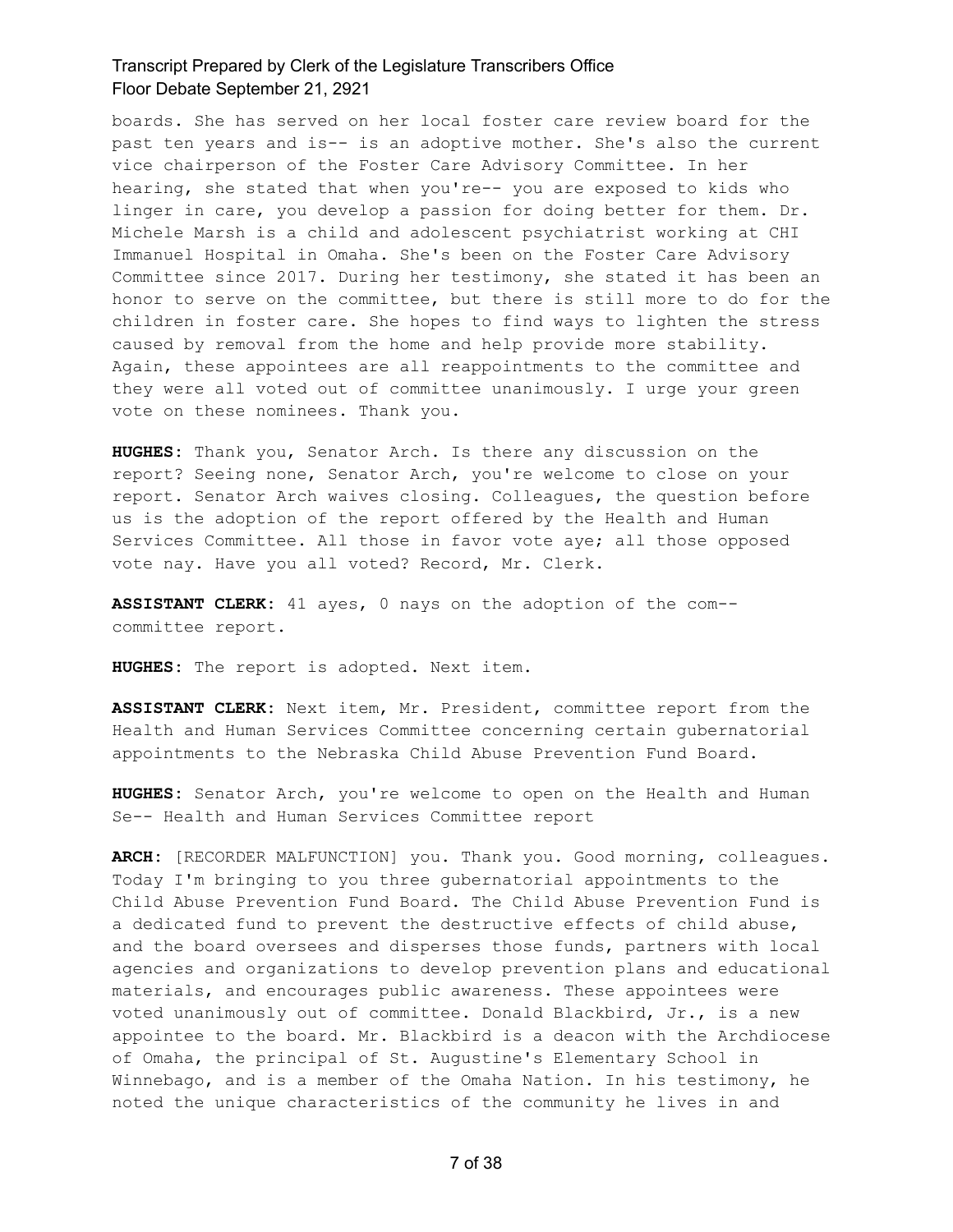serves. He noted the Child Abuse Prevention Fund Board has a record of working with rural communities and implementing interesting, effective programs. Georgina "Georgie" Scurfield is a new appointee to the board. Ms. Scurfield has spent her 35-year career working in community-based social work in the United Kingdom, in Alabama, and in Nebraska, in Douglas and Sarpy County. In her testimony, she stated her interest in the board was in-- in how to fund programs to help families directly, especially in how to be better parents, how to manage trauma, ensuring concrete support is available, and looking at how to make programs real, effective, and accessible. Dr. Paul Nelson is a reappointment to the board. Dr Nelson graduated from medical school in Nebraska in 1969 and has experience in internal medicine and pediatrics. In his first 10 years of practice, he was a pediatric consultant to Child Protective Services for the county. During his hearing, he said he takes a personal interest in encouraging the board to help establish a recurring analysis of the status of child neglect in the state. Again, these appointees were voted unanimously out of committee, and I urge your green vote for confirmation of these appointees. Thank you.

**HUGHES:** Thank you, Senator Arch. Discussion is now open on the report. Seeing none, Senator Arch, you're welcome to close on the report. Senator Arch waives closing. Colleagues, the question before us is the adoption of the report offered by the Health and Human Services Committee. All those in favor vote aye; all those opposed vote nay. Have you all voted? Record, Mr. Clerk.

**ASSISTANT CLERK:** 43 ayes, 0 nays on the adoption of the committee report.

**HUGHES:** The report is adopted. Next item.

**ASSISTANT CLERK:** Next item, Mr. President, committee report from the Government, Military and Veterans Affairs Committee concerning the appointment of Jeffrey Davis to the Nebraska Accountability and Disclosure Commission.

**HUGHES:** Thank you, Mr. Clerk. Senator Brewer, you're welcome to open on the Government, Military and Veterans Affairs Committee report.

**BREWER:** Thank you, Mr. President. On Tuesday, September 14, the Government Committee held a hearing on an appointment by the-- for the Governor. The first one was on the appointment to the Accountability and Disclosure Commission for a Mr. Jeff Davis. The committee voted 7-0 to approve with one person absent. This is a reappointment. I'm going to expedite any reading of a bio and simply ask that you vote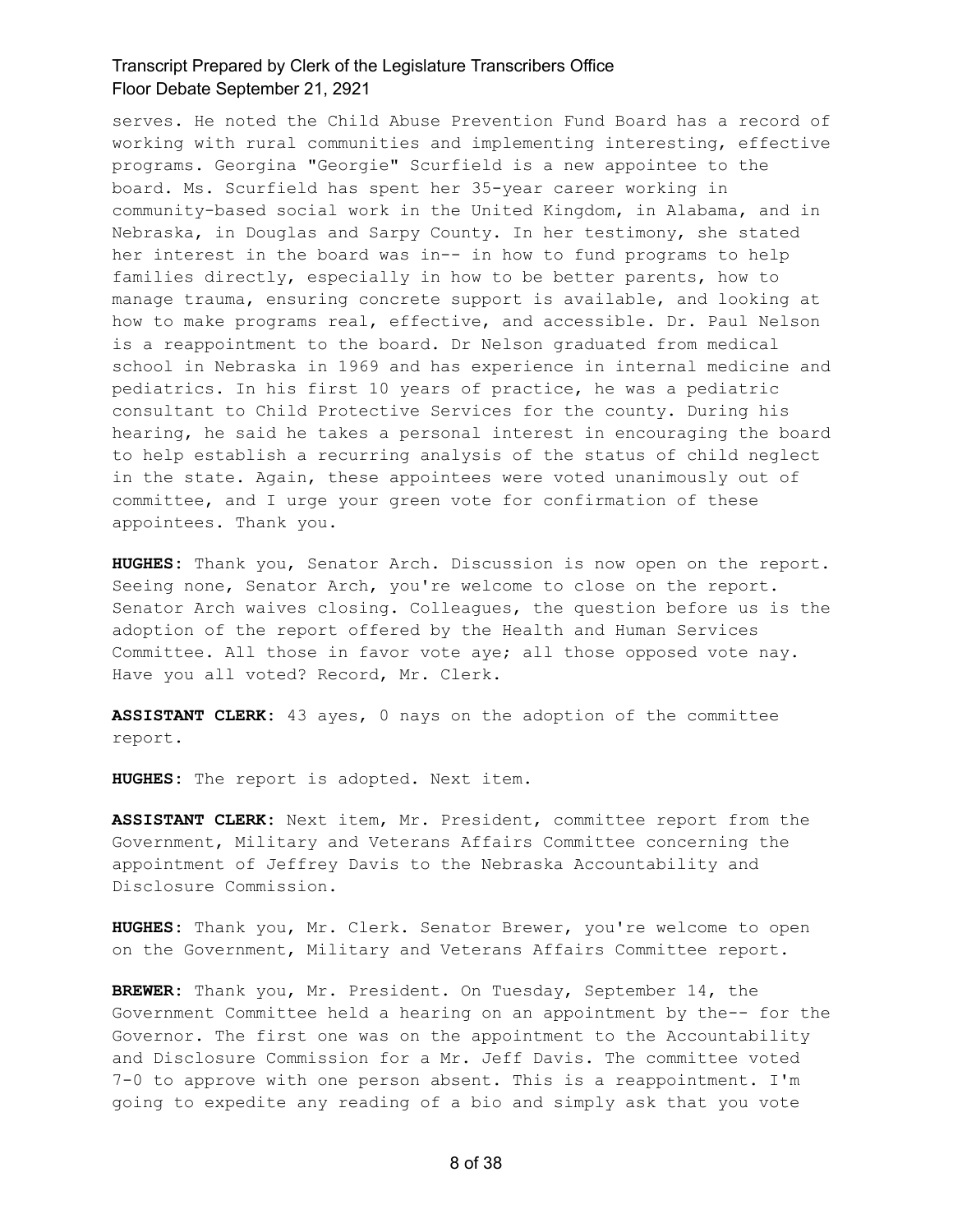positively for his appointment to the Accountability and Disclosure Commission. Thank you, Mr. President.

**HUGHES:** Thank you, Senator Brewer. Is there any discussion on the report? Seeing none, Senator Brewer, you're welcome to close on your report. Senator Brewer waives closing. Colleagues, the question before us is the adoption of the report offered by the Government Committee. All those in favor vote aye; all those opposed vote nay. Have you all voted? Record, Mr. Clerk.

**ASSISTANT CLERK:** 39 ayes, 0 nays on the adoption of the committee report.

**HUGHES:** The report is adopted. Next item.

**ASSISTANT CLERK:** Next item, Mr. President, committee report from the Government, Military and Veterans Affairs Committee concerning four appointments to the Nebraska Tourism Commission.

**HUGHES:** Senator Brewer, you're welcome to open on the next report.

**BREWER:** Thank you, Mr. President. Again, on Tuesday, September 14, the Government Committee held a hearing on the interim appointment by the Governor. We had four individuals that were rea-- that have applied for reappointment to their positions. This, again, is with the Tourism Commission. They are John Chapo, Ashley Olson, Darrin Barner, and Barry McFarland. All of them are reappointments. They-- again, we had a 7-0 vote of the committee with one absent and I recommend their confirmation to the positions with the Nebraska Tourism Board. Thank you, Mr. President.

**HUGHES:** Thank you, Senator Brewer. Is there any discussion on the report? Seeing none, Senator Brewer, you're welcome to close on your report. Senator Brewer waives closing. Colleagues, the question before us is the adoption of the report offered by the Government Committee. All those in favor vote aye; all those opposed vote nay. Have you all voted? Record, Mr. Clerk.

**ASSISTANT CLERK:** 40 ayes, 0 nays on adoption of the committee report.

**HUGHES:** The report is adopted. Next item.

**ASSISTANT CLERK:** Next item, Mr. President, committee report from the Judiciary Committee concerning an appointment to the Board of Parole.

**HUGHES:** Thank you, Mr. Clerk. Senator Lathrop, as Chair of the Judiciary Committee, you're welcome to open on your report.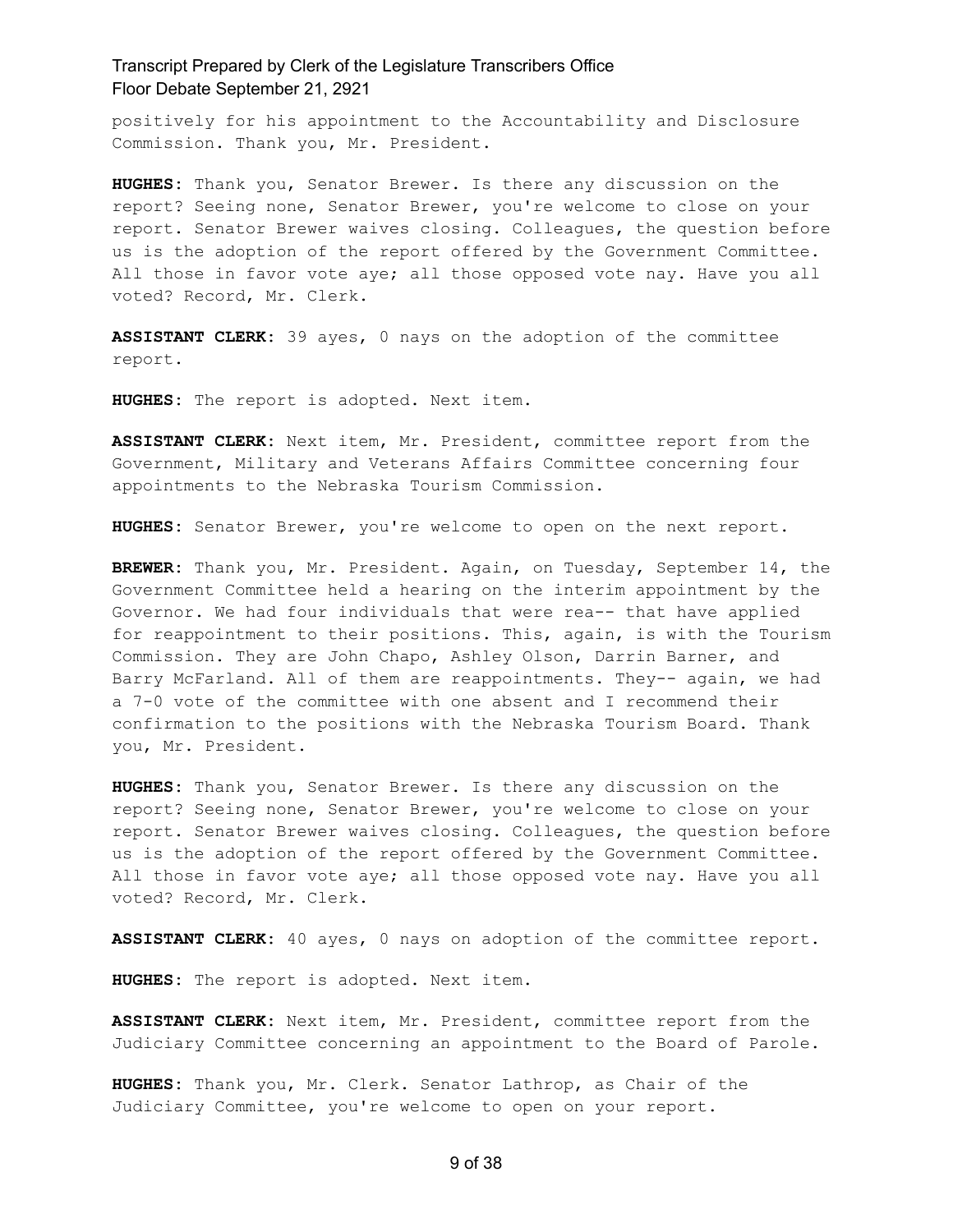**LATHROP:** Thank you, Mr. President. Colleagues, good morning. The Judiciary Committee held a confirmation hearing on September 15, 2021, to place Habib Olomi on the Board of Parole. Mr. Olomi has worked for the state of Nebraska for 15 years, 11 years in the Department of Corrections and 4 years with the Department of Administrative Services. At the Department of Corrections, he served as a caseworker, training specialist, and emergency preparedness specialist. I think the Judiciary Committee was generally heartened to see someone with experience at the Department of Corrections, a caseworker, somebody that works one on one with the inmates to develop their plan. It seemed like a good fit and, as a consequence, Mr. Olomi's confirmation was advanced on a 7-0 vote. I would encourage your support of this nominee to the Parole Board. Thank you.

**HUGHES:** Thank you, Senator Lathrop. Discussion is now open on the Judiciary Committee report. Seeing no one in the queue, Senator Lathrop, you're welcome to close. Senator Lathrop waives closing. The question before us is the adoption of the report offered by the Judiciary Committee. All those in favor vote aye; all those opposed vote nay. Have you all voted? Record, Mr. Clerk.

**ASSISTANT CLERK:** 41 ayes, 0 nays on the adoption of the committee report.

**HUGHES:** Thank you, Mr. Clerk. Colleagues, we are going to skip over the next item on the agenda from the Education Committee and move to Natural Resources. Mr. Clerk.

**ASSISTANT CLERK:** Mr. President, committee report from the Natural Resources Committee concerning several appointments to the Environment-- Environmental Quality Council.

**HUGHES:** Thank you, Mr. Clerk. Senator Bostelman, you're welcome to open on the Natural Resource Committee report.

**BOSTELMAN:** Thank you, Mr. President. Good morning, colleagues. Morning, Nebraska. I present for your approval ten appointments to the Environmental Quality Council: Kurt Bogner, Joseph Citta, Tassia Falcon da Silva Steidley, Robert Hall, Lance Hedquist, Jessica Kolterman, Kevin Peterson, Marty Stange, Amy Staples, and Alden Zuhlke. Kurt Bogner-- Bogner came before the committee on September 15. Mr. Bogner graduated in 1988 from Bowling Green State University in Ohio with a master of science in geology. After graduation, he held several positions as a senior geologist before becoming an environmental supervisor at Nucor Steel in Norfolk. Mr. Boger-- Bogner also serves his community by holding several board member positions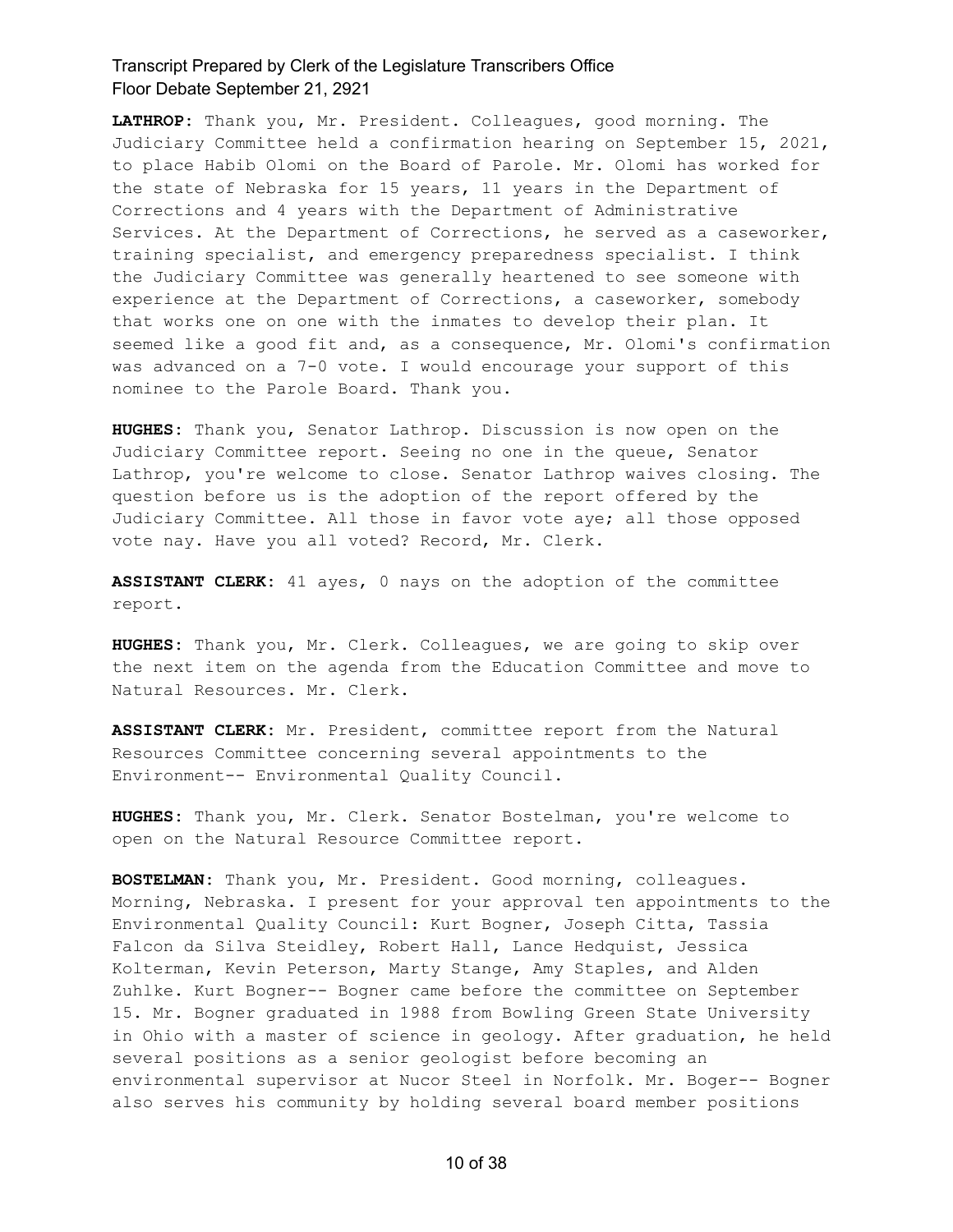from Keystone Christian Academy, Oasis Counseling, and Norfolk Public Library. He is a new appointment to the council and will fill the position of heavy industry. Joseph Citta, Jr., came before the committee on September 14. Mr. Citta graduated from Hastings College in 1973 with a bachelor of arts degree in biology and science. Mr. Citta holds over 43 years of experience in various positions in the operations and environmental area and currently is responsible for NPPD's corporate and environmental compliance stewardship efforts and oversees the environmental and water resource policies and processes that support the utility's operational and strategic needs. He is a reappointment to the council, filling the position of power industry. Tassia Falcon da Silva Steidley came before the committee on September 15. Ms. Steidley graduated with her undergraduate degree in biology in Brazil, where she was born and raised. During her time there, she published 13 peer-reviewed art-- articles on molecular biology and environmental research. From there, she went on to complete her master's in environmental technology from Arizona State University. Ms. Steidley is a member of the National Environmental Health Association, as well as holds a registered environmental health specialist, registered sanitarian credential. Currently, she is an environmental manager for-- for Monolith, where she is responsible for leading and improving the environmental programs. She is seeking appointment for the first term and will be filling the position of minority populations. Robert Hall: Robert Hall came before the committee on September 14. Mr. Hall currently works as a labor representative for Heat and Frost Insulators. In 2008, he was appointed as an international representative for the company. During his time with them, he was able to work with International Vice President Emeritus Terry Lynch on several labor-friendly campaigns, including energy bills that gained bipartisan support in Congress. Mr. Hall is seeking reappointment to the council, filling the position of labor. Lance Hedquist came before the committee on September 15. Mr. Hedquist graduated from Wayne State College with a bachelor of science degree in chemistry. Currently, he works for South Sioux City as a city administrator. Mr. Hedquist is seeking reappointment to the council and is filling the position of municipal representatives. Jessica Kolterman came before the committee on September 14. Before obtaining her master's in mass communication from the University of Nebraska-Lincoln with emphasis in government relations, public relations, and marketing, Ms. Kolterman graduated with an undergraduate degree in political science from William Jewell College in Liberty, Missouri. She is currently working as the director of administration for Lincoln Premium Poultry. Ms. Kolterman holds numerous accomplishments and awards, as well as serves her community by her extensive involvement. Ms. Kolterman is seeking appointment for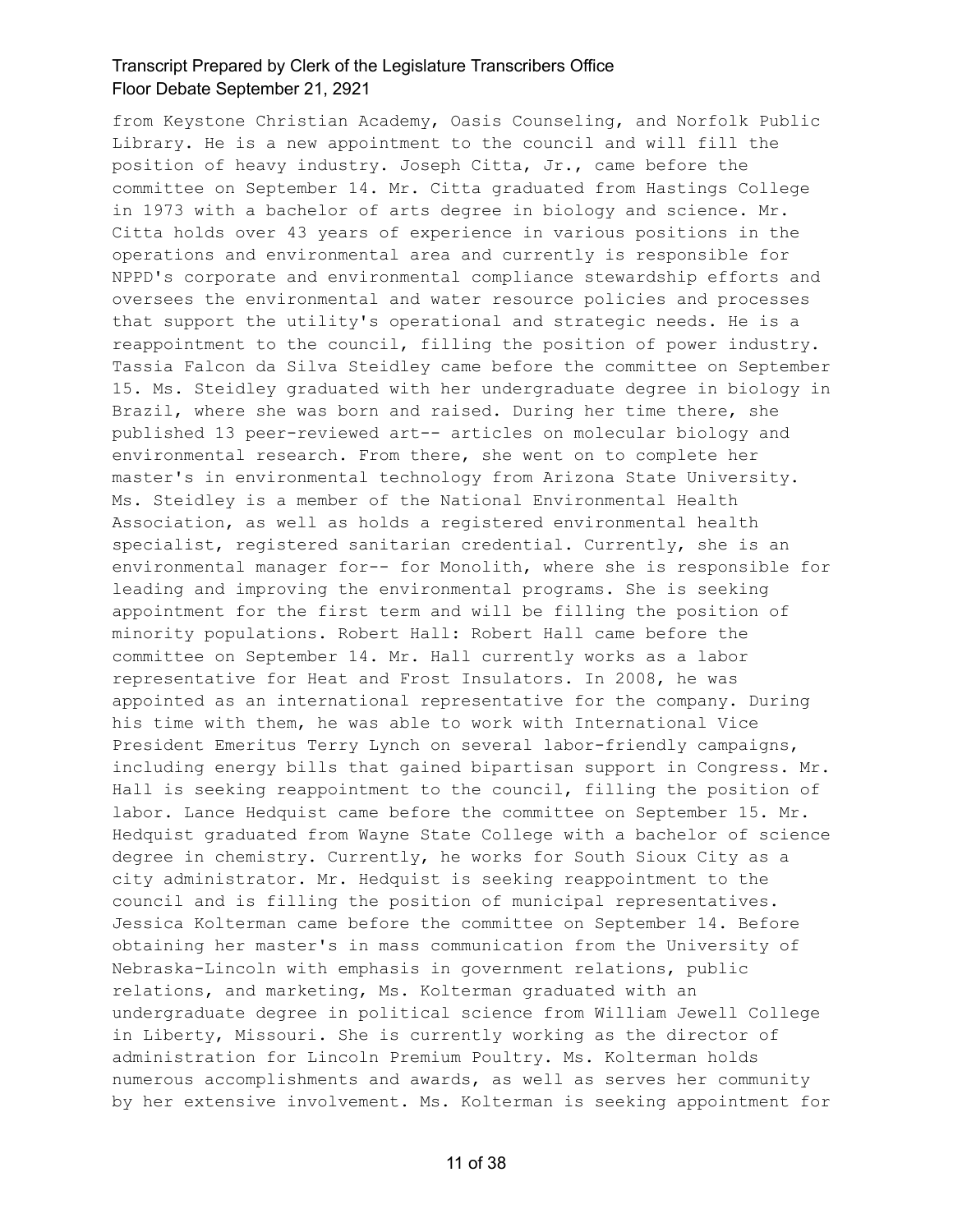her first term and is filling the position in the food products manufacturing. Kevin Peterson came before the committee on September 15. Mr. Peterson graduated from Southeast Community College in Beatrice with an associate degree in diversified agriculture and returned to his family farm in-- in Osceola. He has served on the Nebraska Farm Bureau Board of Directors, Nebraska Pork Producers Board of Directors, the Nebraska Environmental Trust Board. Mr. Peterson is seeking his first appointment on the council, filling the position of crop production. Marty Stange came before the committee on September 14. Mr. Stange currently works as environmental director for the City of Hastings. He graduated from the University of Nebraska-Lincoln with a Bachelor of Science and Civil Engineering. He is licensed as a Nebraska professional engineer, Nebraska Grade I water operator, Nebraska asbestos supervisor, and a certified 40-hour HASWOPER. He is seeking his first appointment to the council, filling the position of municipal government. Amy Staples came before the committee on September 15 after graduating from Doane College with a degree in biology. Ms. Staples went back to her family farm in Broken Bow to work as the director of R&D at Adams Land & Cattle. She also serves the community as a Broken Bow School Board member, Doane University Agricultural Advisory Board, and Broken Bow Chamber of Commerce. She is seeking appointment for her term, filling the position of biologist. Alden Zuhlke appeared before the committee on September 15. Mr. Zuhlke currently works on his family farm after graduating from the University of Nebraska-Lincoln with a degree in agribusiness. He is seeking reappointment and is filling the position of livestock industry. The Environmental Quality Council has-- was created by the Legislature in 1971 as a public body that adopts rules and regulations for the Department of Environmental Quality and Energy administration. The council consists of 17 members who are appointed by the Governor to serve staggered four-year terms. The committee advanced all ten of these appointments by an 8-0 unanimous vote. I ask for your-- for the confirmation of all ten confir-- Kurt Bogner, Joseph Citta, Tass-- Tassia Falcon da Silva Steidley, Robert Hall, Lance Hedquist, Jessica Kolterman, Kevin Peterson, Marty Stange, Amy Staples, and Alden Zuhlke to the Nebraska Environmental Quality Council. Thank you, Mr. President.

**HUGHES:** Thank you, Senator Bostelman. Is there any discussion on the report? Seeing none, Senator Bostelman, you're recognized to close on your report. Senator Bostelman waives closing. The question is the adoption of the report offered by the Natural Resources Committee. All those in favor vote aye; all those opposed vote nay. Have you all voted? Record, Mr. Clerk.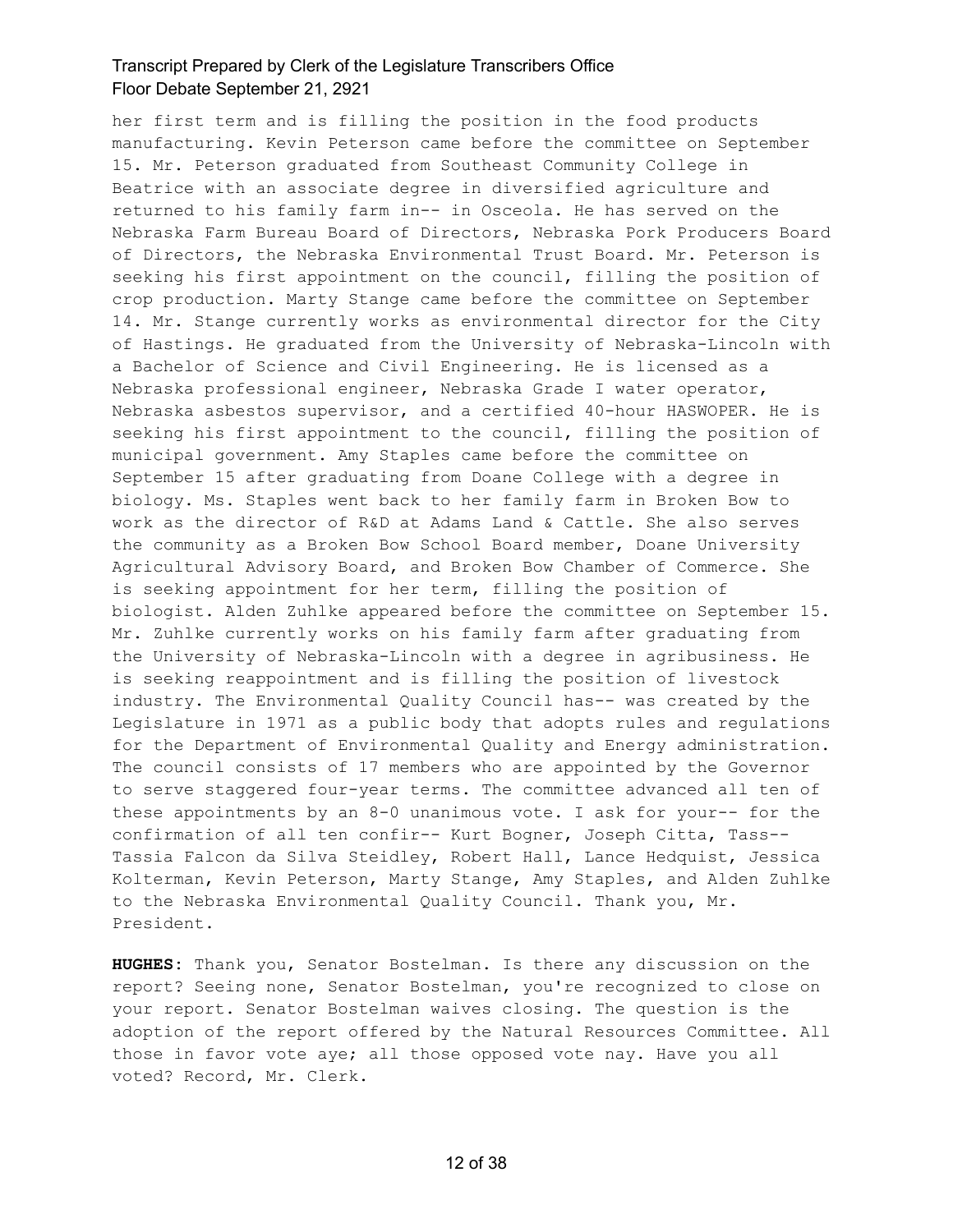**ASSISTANT CLERK:** 38 ayes, 0 nays on the adoption of the committee report.

**HUGHES:** The report is adopted. Speaker Hilgers, for an announcement.

**HILGERS:** Thank you, Mr. President. Good morning, colleagues. Just a brief scheduling update for this morning. As you know, the-- we have this placeholder on the agenda as to what order we're going to do the bills in. I did reference yesterday that we would-- we would do PSC and judges. I spoke to Senator Linehan and we are-- we are going to start with LB6, which are the judges maps-- the judges map, and then LB5 after that will be the PSC. So we'll do LB6, then LB5. Thank you, Mr. President.

**HUGHES:** Thank you, Speaker Hilgers. Mr. Clerk.

**ASSISTANT CLERK:** Mr. President, LB6, introduced by the Redistricting Committee, is a bill for an act relating to redistricting; sets out the boundaries of the Supreme Court judicial districts by the adoption of maps by reference; harmonizes provisions; repeals the original section and declares an emergency. Bill was read for the first time on September 13 and referred to the Redistricting Committee. That committee reports the bill to General File with no committee amendments.

**HUGHES:** Thank you, Mr. Clerk. Senator Linehan, you're welcome to open on LB6.

**LINEHAN:** Thank you, Mr. President. Good morning, colleagues. So LB6, the way the committee did these maps is on the Supreme Court, on the PSC, the Regents and public edu-- State Board of Education, we had subcommittees. So on the Supreme Court, it was Lathrop-- Senator Lathrop, Senator Lowe, Senator Linehan. And I have to give great credit to Senator Lathrop because he knows more about this than I do as he's a lawyer, so he actually is the author of this map. So I would ask for your green vote on this. Oh, and it came out of Committee 9-0. Thank you very much.

**HUGHES:** Thank you, Senator Linehan. Discussion is now open on LB6. Senator Lathrop, you're recognized.

**LATHROP:** Thank you, Mr. President. Good morning once again, colleagues. Just a little background: We have six judicial districts. We have seven members of the Supreme Court. The Chief Justice is at-large. The six members, the remaining six members, all serve in a district so that the state has representation from across the state on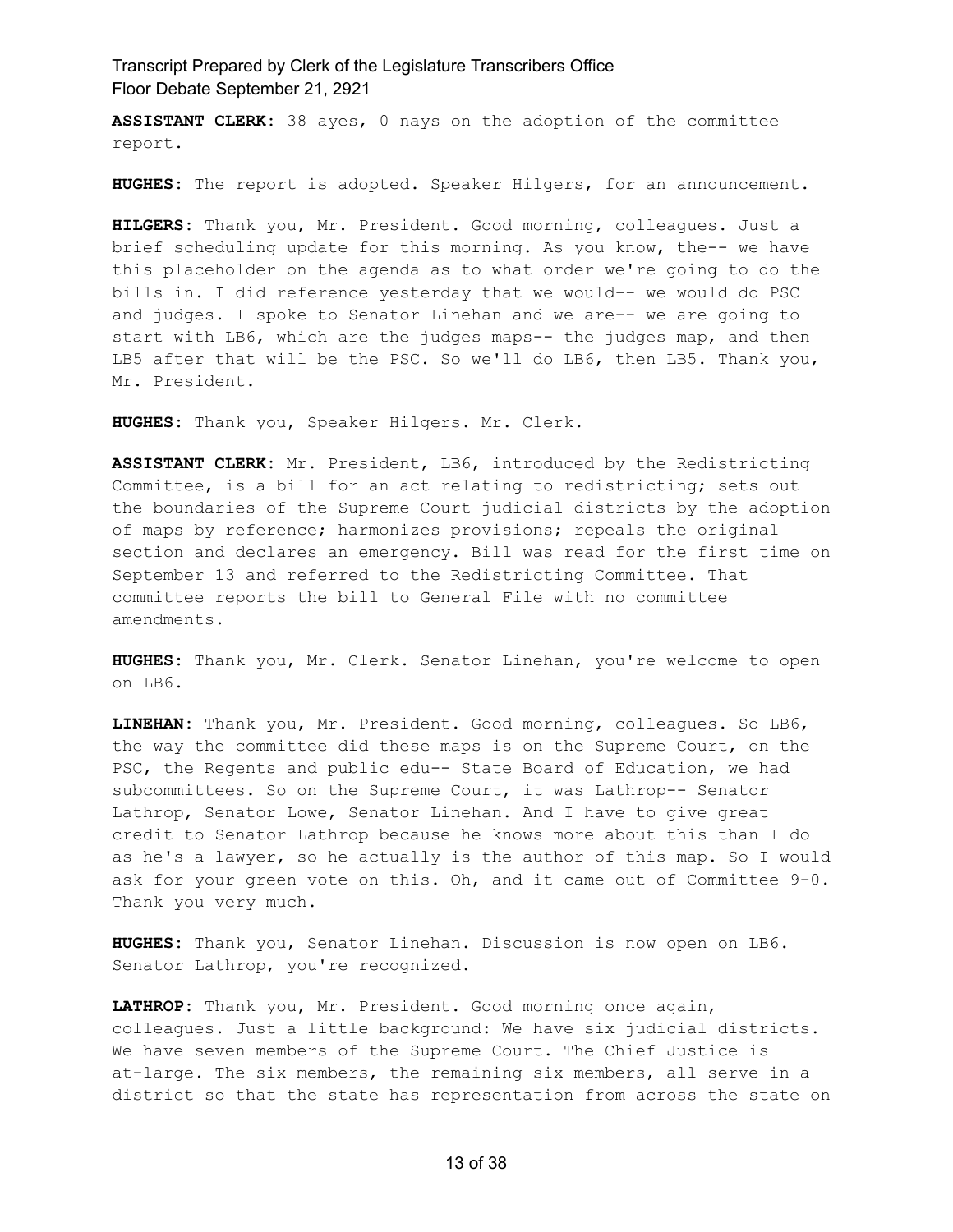the Supreme Court. As we set the Supreme Court boundaries, we also set the boundaries for six members of the Courts of Appeal. We basically began where we had the maps in the first place, accounted for population changes, and tried to keep each one of the judges who stand for retention in their respective districts. And when we did that, the maps pretty much wrote themselves. As Senator Linehan has indicated, this came out of the committee 9-0, and I would encourage your support of LB6. Thank you.

**HUGHES:** Thank you, Senator Lathrop. Senator Machaela Cavanaugh, you're recognized.

**M. CAVANAUGH:** Thank you, Mr. President. Good morning, colleagues. I support LB6 and I would ask if Chairwoman Linehan would yield to a question.

**HUGHES:** Senator Linehan, will you yield?

**LINEHAN:** Yes.

**M. CAVANAUGH:** Thank you, Senator Linehan. So today we are debating LB6 and LB5, and I wanted to ask why we haven't-- we aren't also going to be moving forward with the school board and the Board of Regents, as we could be moving more legislation forward quickly.

**LINEHAN:** The school board map is-- we've been working on that. It's- we're trying with the theme of not trying to move anybody out of their seat, an incumbent out of their seat. But I think there's a way to draw the state school board, and probably the Regents map, where we don't divvy up Douglas County four different ways, because right now Douglas County is in four different districts.

**M. CAVANAUGH:** For the school board and the Board of Regents?

**LINEHAN:** Yes.

**M. CAVANAUGH:** OK. So how-- how was that-- that-- so that hasn't been addressed in the previous iterations or before today?

**LINEHAN:** My guess is-- I wasn't here 10 years ago or 20 years ago or 30 years ago. But my guess is by the time you get to those maps, people are exhausted from the previous maps and they just kind of drew squares around incumbents--

**M. CAVANAUGH:** But--

**LINEHAN:** --which I'm not-- not [INAUDIBLE]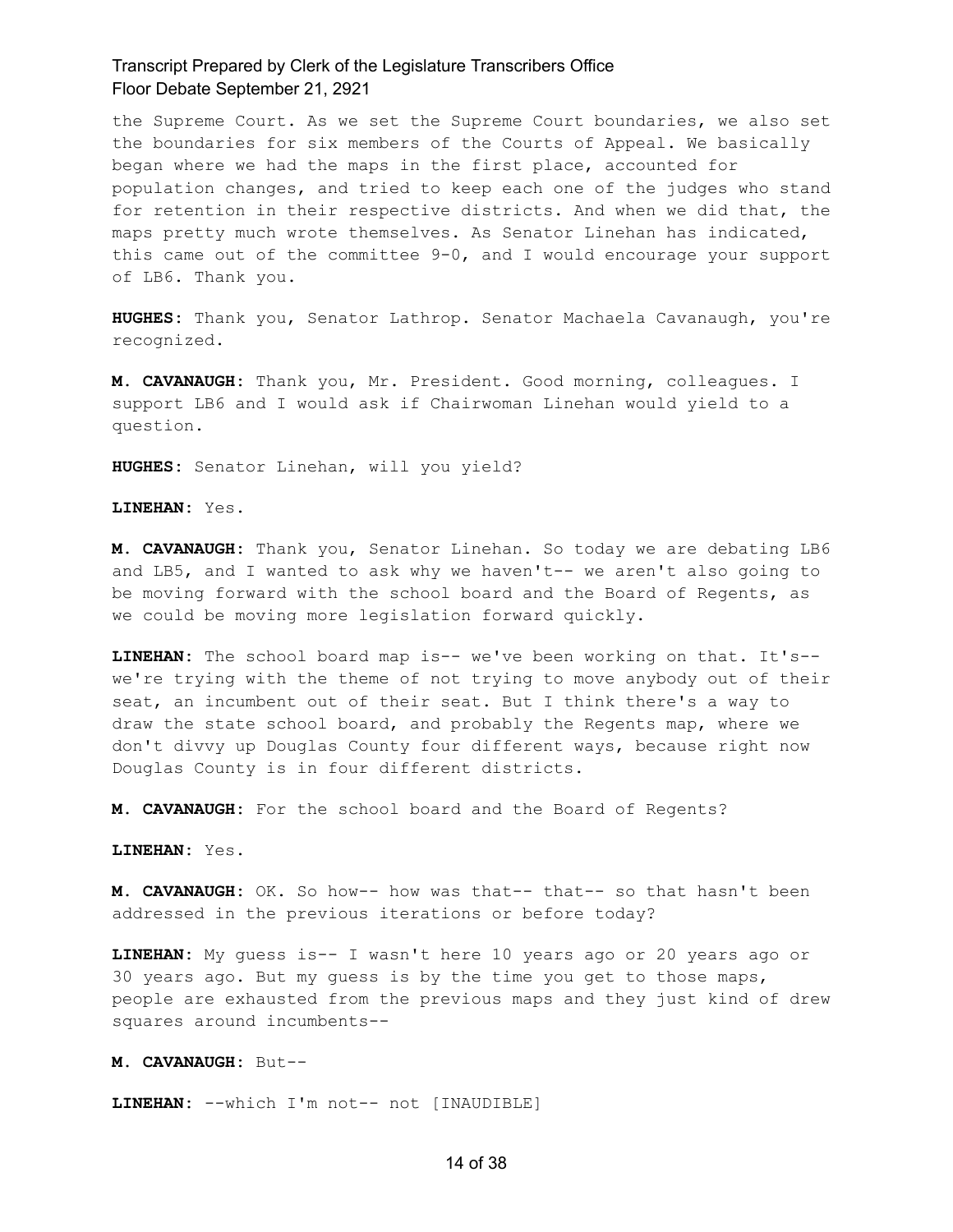**M. CAVANAUGH:** --weren't those maps-- weren't those maps adopted by the committee before you ever even saw the legislative maps? I was at the committee meeting last-- I think it was last week.

**LINEHAN:** No, they have not been adopted by the committee. The committee has not-- the only maps the committee has kicked out are these two and LB1 and LB3.

**M. CAVANAUGH:** Right. But I mean two-- I guess-- I'm sorry. It was two weeks ago where the committee met down in the Ernie Chambers Hearing Room and maps were introduced by the committee and discussed, and then they-- it was decided that you would put them forward as committee bills. And the four maps that I'm talking about were all discussed prior to you even-- anybody showing a legislative map. So if there were problems with the maps, I'm just-- why weren't they worked on at that point?

**LINEHAN:** I think if you ask anybody on the committee, because I don't want to-- maybe I'll just say this and then anybody else on the committee who would like to, address it. I have said since the very beginning that we need to fix those maps.

**M. CAVANAUGH:** OK. I guess I didn't hear that, but I appreciate you yielding to the question and answering my questions. Thank you, Mr. President. I'll yield the remainder of my time.

**HUGHES:** Thank you, Senator Cavanaugh and Senator Linehan. Senator John Cavanaugh, you're recognized.

**J. CAVANAUGH:** Thank you, Mr. President. Well, I rise in support of LB6, as well, and I just thought it'd be important to point out why. Obviously, we've had a lot of conversation about how difficult it is to draw these districts. And I know this is, not to diminish the work that the committee did, but probably an easier task than the other ones that have been drawn, but just thought it bears pointing out that there are six districts here and the maximum deviation is a positive 1.4 and a negative 1.54 and it's distributed across the state. The western-Nebraska-most district is 8.3 positive deviation and it consists of entirely whole counties. And then you have the kind of outside of Lincoln district, which is a 0.5 percent deviation and entirely whole counties. Lancaster is a negative 1.3 deviation, but it is the entirety of Lancaster County, and so that is an acceptable deviation in the sense that it preserves the county and probably would not have been as close to the zero deviation including any whole county outside of it. Northwest-- or northeast Nebraska district is a positive 1.4, and that's whole counties with the exception of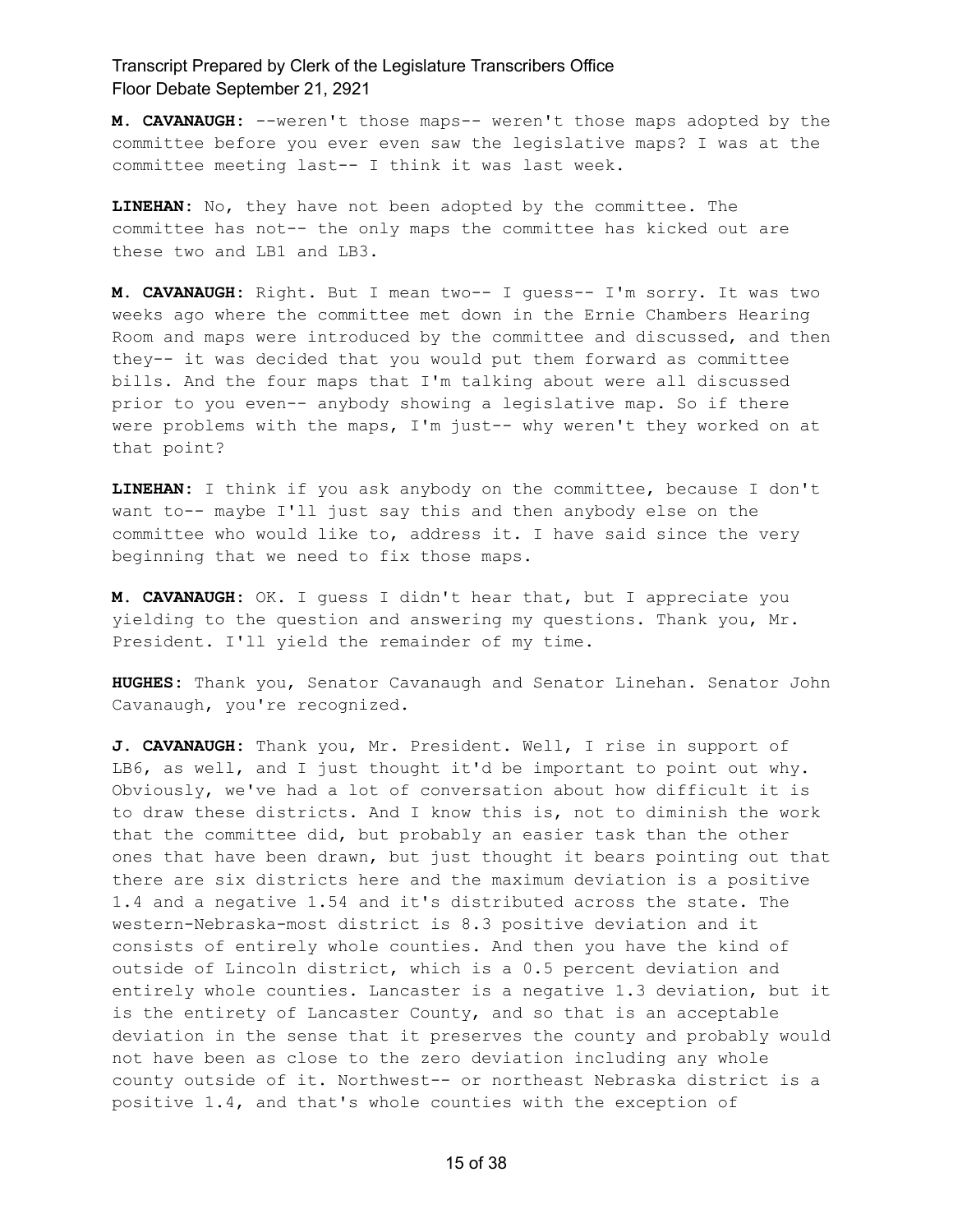northwest and north-central Douglas County. And then Douglas County has a separate district that's a negative 1.54 deviation. And then Sarpy County is a-- I'm sorry, 0.67. So basically I'm just rising to say I support this map and that it is possible to achieve maps that have a negligible and not systematic deviation and that preserve whole counties and community lines. So with that, I encourage your support of LB6. Thank you.

**HUGHES:** Thank you, Senator Cavanaugh. Senator Groene, you're recognized.

**GROENE:** Thank you, Mr. President. I was accused by a senator the other day of grandstanding when I get on the mike. I-- I got better things to do than be here. But I-- I look at that camera up there and people need to have their side-- everybody's side debated. On this one, I'm thinking a little bit. I agree. I'm going to vote for it because that's what our constitution says. But I'm curious why in Nebraska we have districts on the Supreme Court. We don't have it nationally. We look for the wisest and the-- and the ones with the most common sense and they're-- they're rare. There's a lot of judges out there. And here we-- we do a democracy in our judiciary? Something went wrong, the way we set up our government years ago, maybe a little bit too much populist. But I told Senator Lathrop I was going to ask him a couple of questions to explain to the people what this map is all about. So Senator Lathrop, as we discussed, there's six judges on the Supreme Court, is that correct, or seven? There's seven, right?

**HUGHES:** Senator Lathrop, will you yield?

**LATHROP:** Yes, I will. And, Senator Groene, there are seven--

**GROENE:** Seven.

**LATHROP:** --the Chief Justice and six--

**GROENE:** Would you--

**LATHROP:** --associate justices.

GROENE: So six are-- are appointed by the Governor.

**LATHROP:** All seven are.

**GROENE:** Yeah, but six by-- they have to live in a district.

**LATHROP:** Yes, sir.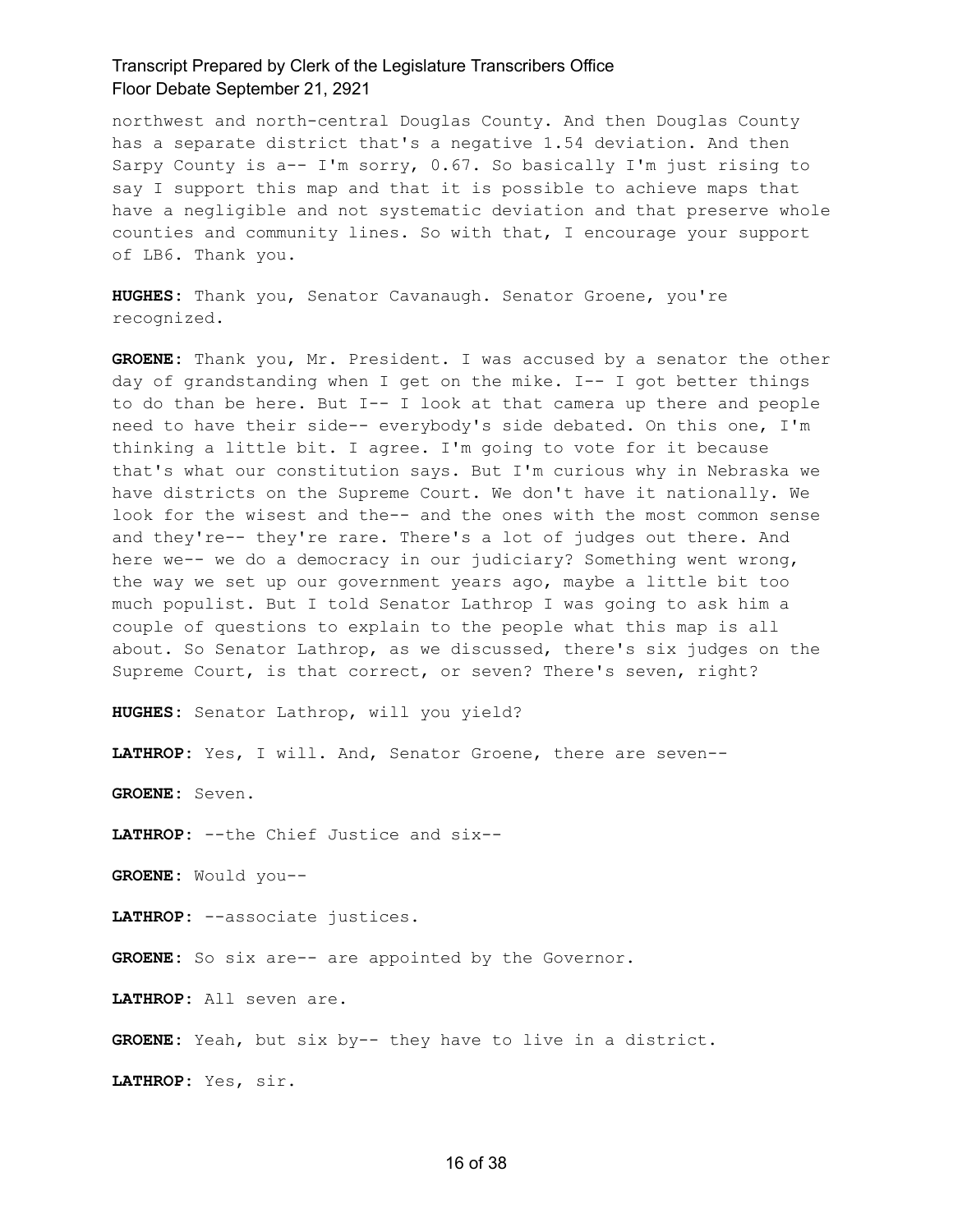**GROENE:** And then the Legislature can reject them or accept them.

**LATHROP:** No, we have no say in it.

**GROENE:** Oh, we have no say.

**LATHROP:** We-- I can explain that if you want, but I don't want to stand on your time.

**GROENE:** No, I-- just short, give a synopsis of how the process works and why we have one--

**LATHROP:** OK, I'd be happy to.

**GROENE:** --at-large, you know, Chief Justice.

**LATHROP:** OK. So Nebraska operates under what's called the Missouri Plan. Under the Missouri Plan, unlike, say, Texas, where judges run like-- just like state senators do and congressmen do and they get donations and they vote on-- on their judges, here, under the Missouri Plan, the-- the-- there's a vacancy. People apply for it. A committee reviews the applicants and sends names to the--

**GROENE:** Who is the committee?

**LATHROP:** The committee is composed of some lawyers and some laypeople. They are voted on by, I think, members of the bar. I'm-- yeah, I know because I vote on them. They-- so a committee is established to determine, sort of sort through the applicants, and they send names to the Governor. The Governor then chooses someone, no input from the legislative branch. That person is then appointed to the bench. They stand for retention. So when you get your ballot, you'll see, should judge so-and-so be retained, Judge Cassel, should--

**GROENE:** How many years is that?

**LATHROP:** I think it's every four.

**GROENE:** Thank you. And then is that the same with the Chief Justice--

**LATHROP:** Yes.

**GROENE:** --appointed but that could-- they could live in North Platte. We could have-- you could have two judges from one district, basically, then.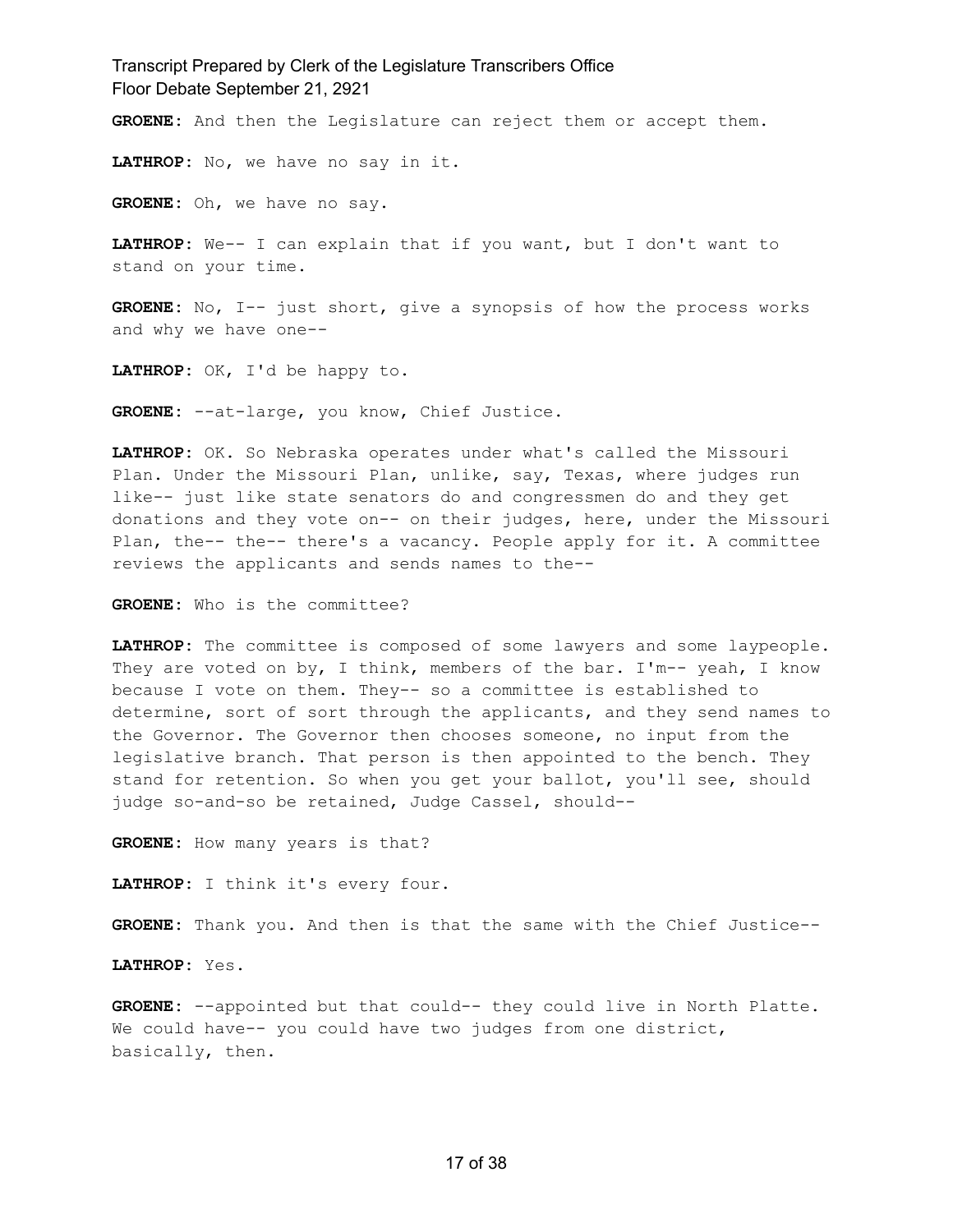**LATHROP:** Absolutely. In fact, the Chief Justice does not have a district. And the other thing, Senator Groene, is we have six members of the Supreme Court and six members of the Court of Appeals. They all-- their districts are exactly alike. So you'll see District 3 starts out in Holt County, where Judge Cassel is a resident, and goes down into Sarpy County.

GROENE: So how many are on the Court of Appeals, six?

**LATHROP:** Six.

**GROENE:** There is no--

**LATHROP:** They sit in threes.

**GROENE:** All right. So there is no tiebreaker in that court.

**LATHROP:** Yes, they-- they sit three at a time. They don't sit, all six together, like the Supreme Court has seven. They have-- they-- we take the-- the six justices and have them sit three at a time randomly.  $S_0$  – –

**GROENE:** All right, thank you. Thank you. You just got a civics lesson there, I did, too, on our Supreme Court system works.

**HUGHES:** One minute.

**GROENE:** But also now understand there's county judges; there's district judges; there's a whole bunch of other judges that are-- has a whole different district setup. I think there's 11 or-- 11 districts maybe, I don't know, 14. And you all probably get a letter from some judge once in a while, or an email: Would you endorse me to the Governor, because I'm looking for the county judge position or the district judge position. It's a-- it's a unique system. And I support LB6.

**HUGHES:** Thank you, Senator Groene and Senator Lathrop. Seeing no one else in the queue, Senator Linehan, you're welcome to close on LB6. Senator Linehan waives closing. Colleagues, the question before us is the advancement of LB6 to E&R Initial. All those in favor vote aye; all those opposed vote nay. Have you all voted? Record, Mr. Clerk.

**ASSISTANT CLERK:** 45 ayes, 0 nays on the advancement of the bill.

**HUGHES:** LB6 is advanced. Mr. Clerk, next item.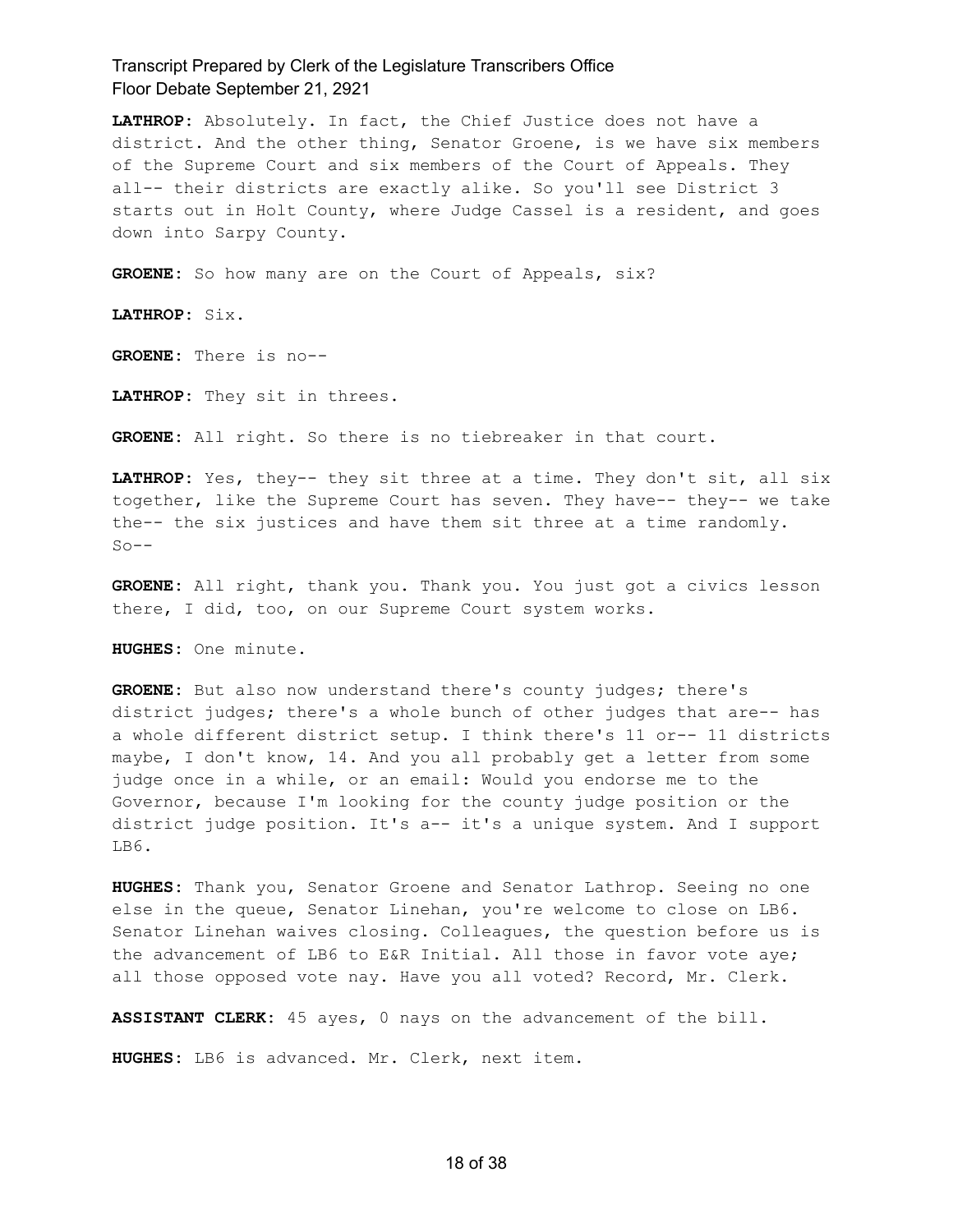**ASSISTANT CLERK:** Next item, Mr. President, LB5, introduced by the Redistricting Committee, is a bill for an act relating to redistricting; when-- sets the boundaries of the Public Service Commission districts by the adoption of maps by reference; harmonizes provisions; repeals the original section; declares an emergency. Bill was read for the first time on September 13 of this year and referred to the Redistricting Committee. That committee reports the bill to General File. There are no committee amendments.

**HUGHES:** Thank you, Mr. Clerk. Senator Linehan, as Chairman of the Redistricting Committee, you're welcome to open on LB5.

**LINEHAN:** Thank you-- excuse me. Thank you, Mr. President. Again, good morning, colleagues. So again, the Public Service Commission was also put together for-- with a committee from the committee, a subcommittee, and it consisted of Senator Blood, Senator Briese, and Senator Geist. It has the five districts. It came out of committee 9-0, and I would appreciate your green vote on the Public Service Commission map. Thank you.

**HUGHES:** Thank you, Senator Linehan. Discussion is now open on LB5. Senator Flood, you're recognized.

**FLOOD:** Thank you, Mr. President. Good morning, members. I do support this map. I support LB5. I don't know how else I would have drawn it. But earlier this year, I introduced LB293, which would have taken the Public Service Commission from five members to seven members, because I was afraid of what I see in this map. They did what they had to do. This is the way it works, folks. But that district right now encompasses most of the state of Nebraska, if you haven't seen it, and whoever gets elected out there has a big, big job because this year, with the COVID money that comes from the federal government, there's the potential for hundreds of millions of dollars that is designated for rural areas. And the Public Service Commission, in my opinion, has to be accountable. They have to make sure that we are serving areas with broadband, that we are holding companies to account, that we're following the money and, most important, that whoever provides the service-- or installs the fiber, provides the service. I worry quite a bit that in the next year or two we're going to have all this federal money coming to counties, cities, the state, and you're going to have a bunch of fly-by-night operators that promise the world to put fiber in the ground and they will be nowhere to be found in five years. The Public Service Commission now has one district that is larger than multiple states. In the district that I live, Dodge County, is the largest county, followed by Madison, followed by Platte. This is a big area with a lot of needs. Seven would have been better because we need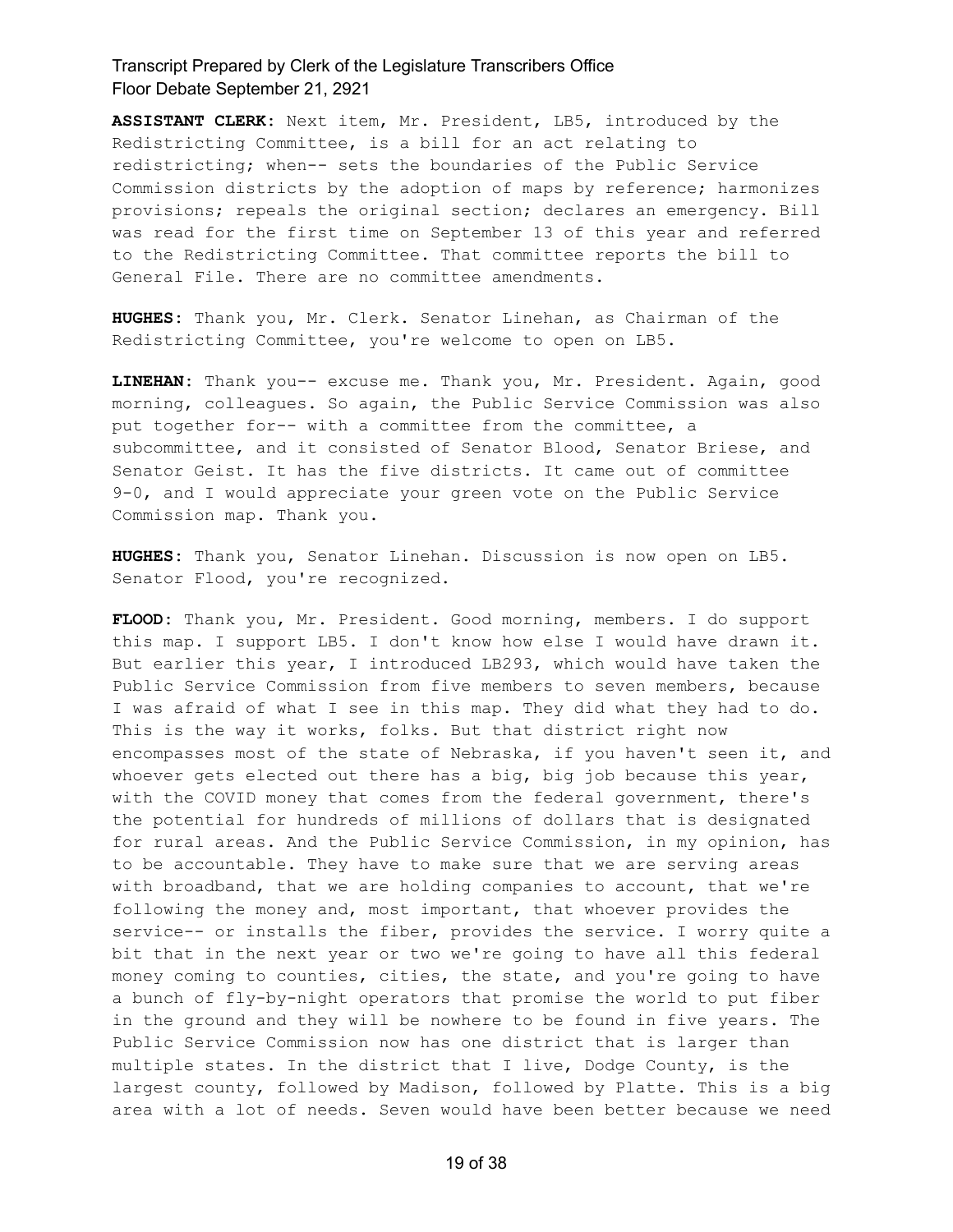more representation. But my message to the Public Service Commission is, you've got a big job to do, and if you want to do business at the Lincoln Country Club with a bunch of telecoms on a Friday afternoon and do business as usual, we aren't going to solve any problems out here. We need to see a partnership with rural Nebraska. We want representation on here that goes to bat for us, that follows through, that connects the dots and hooks people up to broadband. And whoever represents that big area of Nebraska might have the hardest job in Nebraska politics because they might also have one of the most important jobs. I support the map. I wish it was seven. I understand why it's drawn the way it is. And I expect more from the Public Service Commission. I expect them to hold people accountable. And I look forward to hearing the discussion. Thank you, Mr. President.

**HUGHES:** Thank you, Senator Flood. Senator John Cavanaugh, you're recognized.

**J. CAVANAUGH:** Thank you, Mr. President. So spoke on the judiciary map and was in favor of it because the deviation was minimal. If anybody takes a look at this map, you can see, as Senator Flood pointed out, the very large 5th District is additionally the smallest district by population. It's a negative deviation of 4.23 percent, for a total population of 375,688, whereas district in eastern Douglas County is a positive deviation of 4.44 percent, for a total of 409,738 people, which essentially means that one district in western Nebraska has 34,000 fewer people than the district in eastern Douglas County, which is essentially almost an entire legislative district. There's-- the other districts are both-- the Lancaster County district is a deviation up of 4.41 percent, and the district Senator Flood lives in is a negative deviation of 3.44 percent. My point of all of this is that the two urban-based districts have positive deviations close to the limit, whereas the two most rural districts have negative deviations closer to the limit. And you look at this map and you compare it to the judicial map and you can see that this follows county lines for the most part where practicable. Douglas County is divided because it needs to be more than one district because it's over population, and that's the only county that's divided. The rest of the counties are whole. There are plenty of counties that you could move out into the 5th District and then shift from the-- the 1st into the 4th that would more equalize those populations. So it is potentially possible to keep counties whole in this map and be close to the deviation, so that's why I'm opposed to this map at this point in time. There's a more-- there's a feasible way to achieve more equitable, more close in line with one person, one vote. Thank you, Mr. President.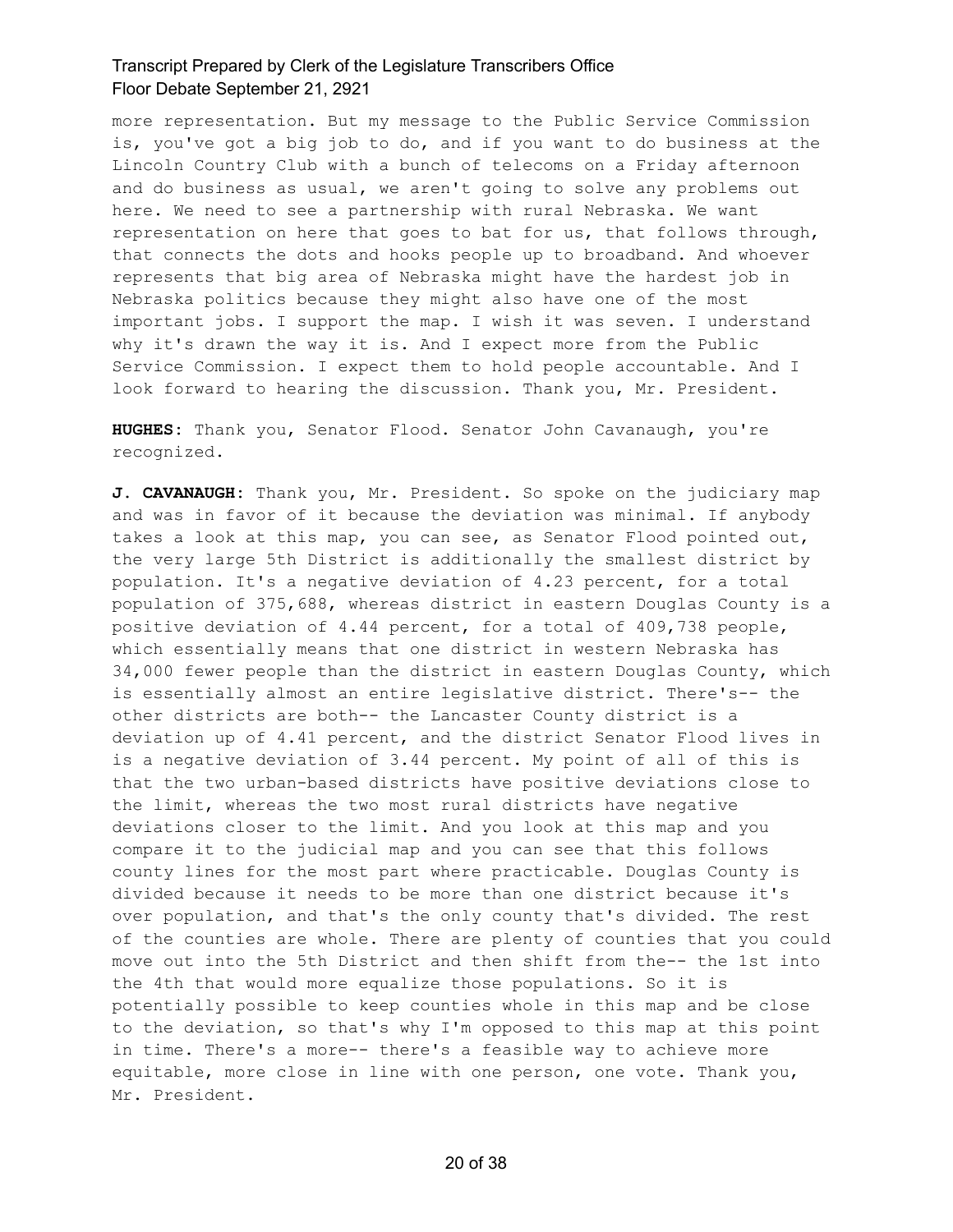**HUGHES:** Thank you, Senator Cavanaugh. Senator Walz, you're recognized.

**WALZ:** Thank you, Mr. President. I share the concerns of Senator Flood and Senator Cavanaugh. I am concerned about the representation, or the lack of representation of the membership for the Public Service Commission, especially in the middle and western part of the state. We have talked and talked and talked about the problems that we have when it comes to the need for expanding broadband and connectivity in our rural areas, especially in our rural areas. We know the lack of broadband affects our ability to provide optimal healthcare, educational opportunities, agricultural work, and economic development. Yesterday, we talked quite a bit about the importance of economic development in the western side of the state because, with increase in economic development, we have opportunities to see an increase in population and eventually an increase in representation. I am, again, concerned that without fair representation of the Public Service Commission across the state, we will continue to lose out on those opportunities to grow Nebraska, and especially in those rural areas. So I'm just-- I would like to ask-- let's see, who should I ask? Senator Linehan-- if she has a minute to yield to a question.

**HUGHES:** Senator Linehan, will you yield?

**LINEHAN:** Yes.

**WALZ:** Thank you, Senator Linehan. I have not had a lot of experience with mapping, so I wanted to ask one of the experts. Were there other options or-- when you were putting together the Public Service Commission map, what other options were available for-- for this?

**LINEHAN:** Actually, the subcommittee put it together. They worked with Senator Blood, Senator Briese, Senator Geist. They brought it to the committee, they presented it, and we kicked it out. We did not look at other options that I recall.

**WALZ:** OK.

**LINEHAN:** I might miss, but I don't think we looked at other options.

**WALZ:** OK. Who was all on the committee? Senator Geist--

**LINEHAN:** Senator Blood, Senator Briese.

**WALZ:** I'll yield the question to Senator Geist. She's doing this. Thank you, Senator Linehan. Senator Geist, can you answer that question?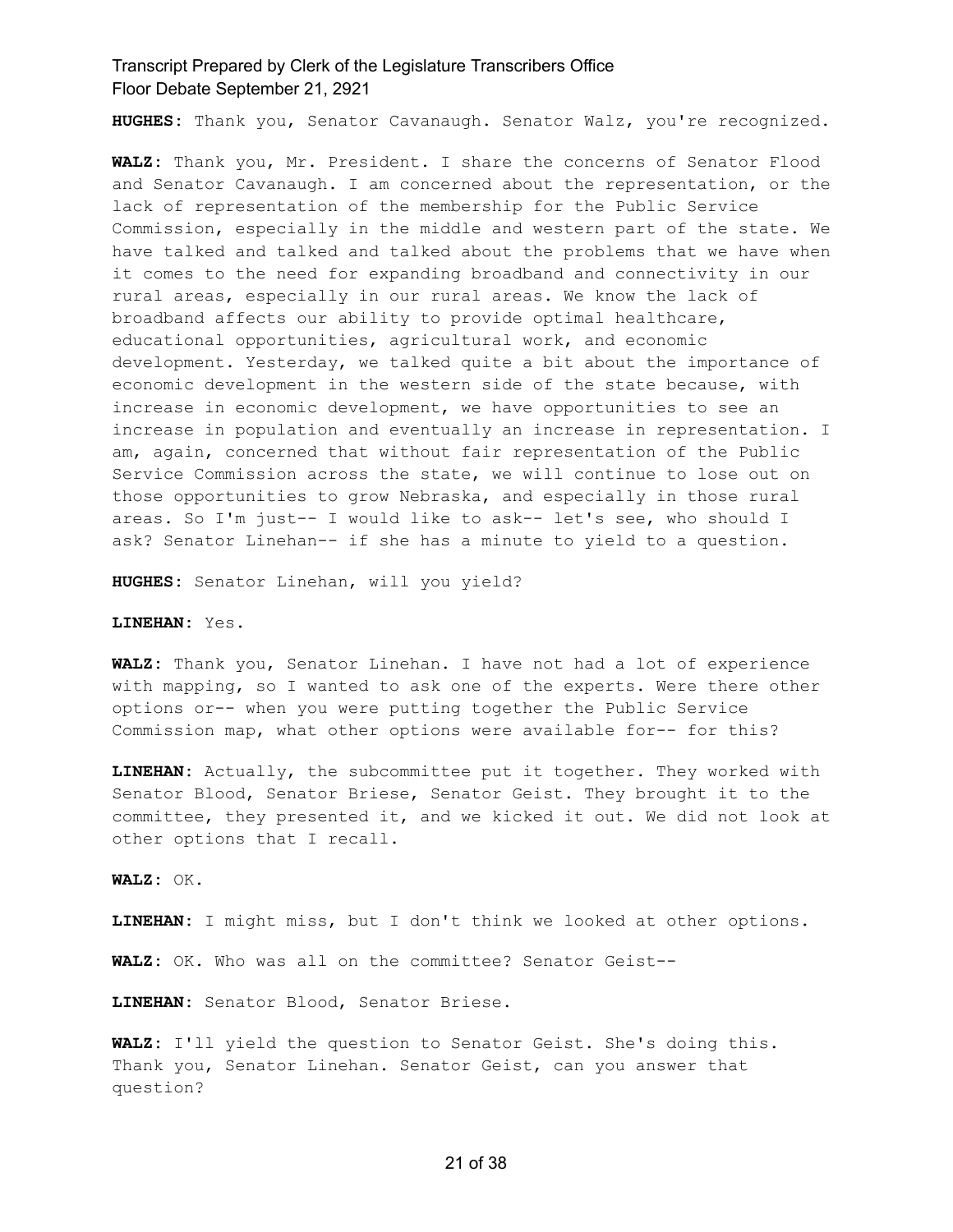**HUGHES:** Senator Geist, will you yield?

**GEIST:** I will. Yes, sure. To be honest with you, we didn't look at dividing the state up differently. We did move counties around so that the deviation would be more in line with what it should be, to be zero across the state, but we didn't look at exactly what your-- I'll be straight with you. We tried to make as few changes as possible so that those who are currently within their service area that were-- that- where they represent, we made sure that they lived there and that we didn't move them out of their district. And so we-- we worked together so well. We all agreed on what-- how this could look and this is what we came up with. So we didn't look up-- at carving the state up totally differently, mainly because of where people live, and-- and it was quite simple to do.

**WALZ:** Did anybody from this area of the state come to you with concerns about the lack of representation for the Public Service Commission?

**GEIST:** No, uh-uh.

**WALZ:** Nobody came?

**GEIST:** And since the map has been published, we've not heard from anyone.

**WALZ:** All right. So--

**GEIST:** Well, we've not heard any push back from anyone.

**WALZ:** All right. I don't represent that area of the state, but it is something that I'm very concerned of because it does not provide for educational opportunities, it does not provide for added economic development, which is very much needed, as we all know. So I'm surprised that nobody came to you.

**HUGHES:** One minute.

**WALZ:** Thank you.

**HUGHES:** Thank you, Senator Walz, Senator Geist, you're recognized.

**GEIST:** Thank you. And I did just want to speak to the map. I can tell you the changes that we did make and-- and our attempt to have the population represented. We added Wheeler, Greeley, Howard, and Webster into the 5th District, which did, as has been expressed, it did increase the size of the 5th District. But what we're doing is having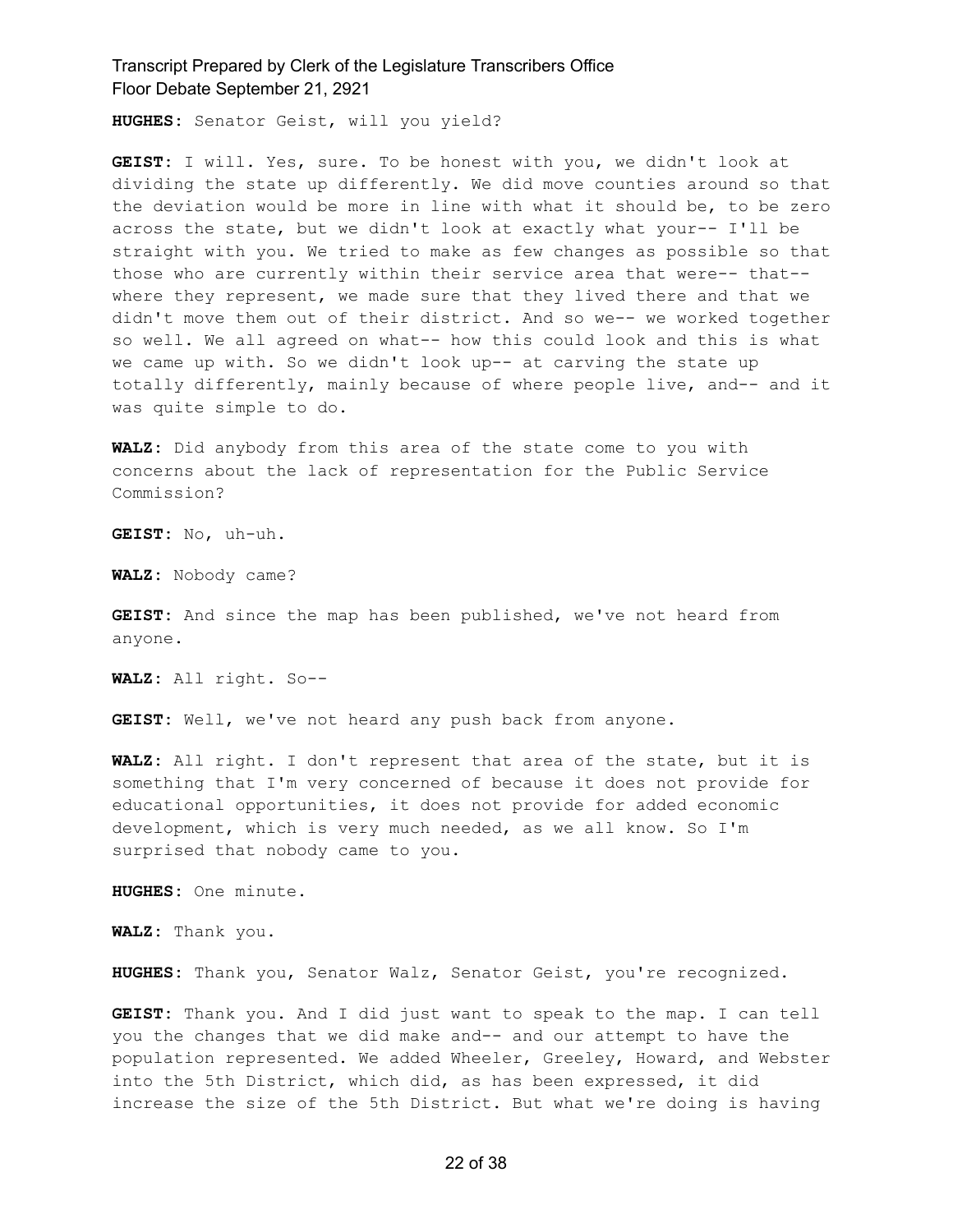to add population where we've lost population, and each of these representatives represents a specific population base. And so because of that, that's why we moved some additional counties into District 5. We also did that in District 4 and made District 3 smaller and added districts-- or, yes, counties into District 4. So we ended up having to move population to the-- to the west. We even had to add population into District 2. And by doing that, we just had to move to the west in Douglas County and added just under 20,000 to District 2. And what that did is just left District 1 as it was drawn in the previous redistricting. So District 1 stayed the same. District 3, we have Saunders and Sarpy together. We moved lines to the west in Douglas County and then added counties into District 5 and took them away from District 4. So that's basically how the map went. We worked together, Senator Blood, Senator Briese and I. It was a simple process. We were in total agreement. We even had to make some changes at the last minute, and everyone was on board. So it was a great example of all of us working together. I'm sorry that I didn't hear the push back that I'm hearing now before today, because we certainly would have taken a look at-- at doing it differently if we knew that anyone was opposed. But we did not hear that, so we didn't redraw it. Thank you, Mr. President.

**HUGHES:** Thank you, Senator Geist. Senator Erdman, you're recognized. Senator Erdman.

**ERDMAN:** Thank you, Mr. President. Sorry about that. I was trying to clarify with Senator Flood about his comment about seven commissioners. He is-- he is absolutely correct when he talks about the size of our district. And it is most of the state west of-- of Grand Island. It's amazing how big that district is. So I was wondering if-- if Senator Flood would yield to a question.

**HUGHES:** Senator Flood, will you yield?

**FLOOD:** Yes.

**ERDMAN:** Senator Flood, you mentioned you introduced a bill to go to seven. Can you explain what happened to the bill?

**FLOOD:** Well, it had a hearing in front of the Transportation and Telecommunications Committee, and it was not advanced out of committee. I don't know that there was consensus in the committee. I'd-- I'd let Senator Friesen answer that, but I didn't prioritize it either, in fairness to the committee. But I did introduce it because I feared what-- the map that was drawn, that had to be drawn, was coming.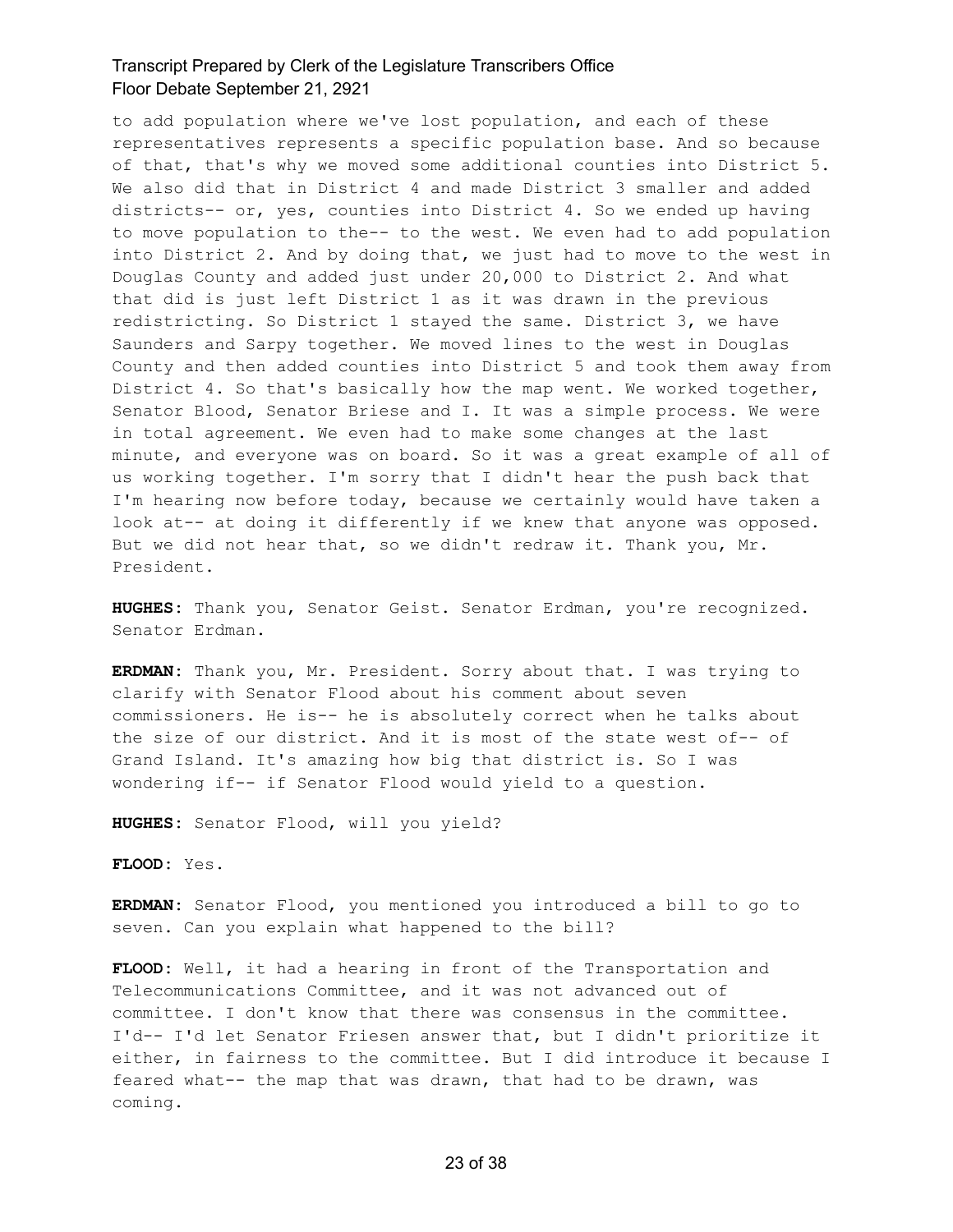**ERDMAN:** OK. When was that? When did you introduce that?

**FLOOD:** I introduced it in February of this year.

**ERDMAN:** OK. All right, so it was just recently. All right.

**FLOOD:** This-- this biennium, yeah.

**ERDMAN:** OK, all right. So what would happen if you reintroduced that next year and we would advance that? Then would we be able to have on the ballot in '22 the election of those two new districts?

**FLOOD:** I don't know. I-- I just read the provision in the Constitution, in Article IV, subsection 20. The Public Service Commission is authorized to have "three nor more than seven members, as the Legislature shall prescribe, whose term of office shall be six years." I think that we could change it in between the redistricting process. It would probably result in another redistricting to make sure it was done right, but I don't know that we could do it that would affect anything in 2022. I would defer to the Secretary of State on that. I definitely think we could do something prior to 2024 if- if we wanted to that cycle. As to whether we can do it this cycle, it may be somewhat unfair to-- to-- to change it in January and then expect people to still have a district to run in.

**ERDMAN:** OK, so currently, if we have five commissioners, there's about 220,000 people per district. And if you went to seven, that would change it about 156,000. How would that give us more representation? I mean, we wouldn't-- we wouldn't get another commissioner. It would be significantly more than one but not two.

**FLOOD:** Right. The way I had envisioned it is that, you know, of course, northeast Nebraska would have its own Public Service Commissioner, or we could draw the lines horizontally so that-- you know, I've always wanted to see a district in this state where Chadron, Valentine, Norfolk, Ponca, South Sioux City had something in common. We all are in an area with no interstate, and they ripped the rail line up in 1965, and we share kind of this common disdain for the lack of infrastructure in Nebraska. But I think you could draw the lines horizontally. I think you could get more creative. Obviously, population, one vote-- one person, one vote is still going to be proportional. But if we could get two more elected officials serving the area, I think it would be very positive.

**ERDMAN:** I-- I would agree with that. I-- I would hope that you would consider doing something with that bill again. Perhaps we can move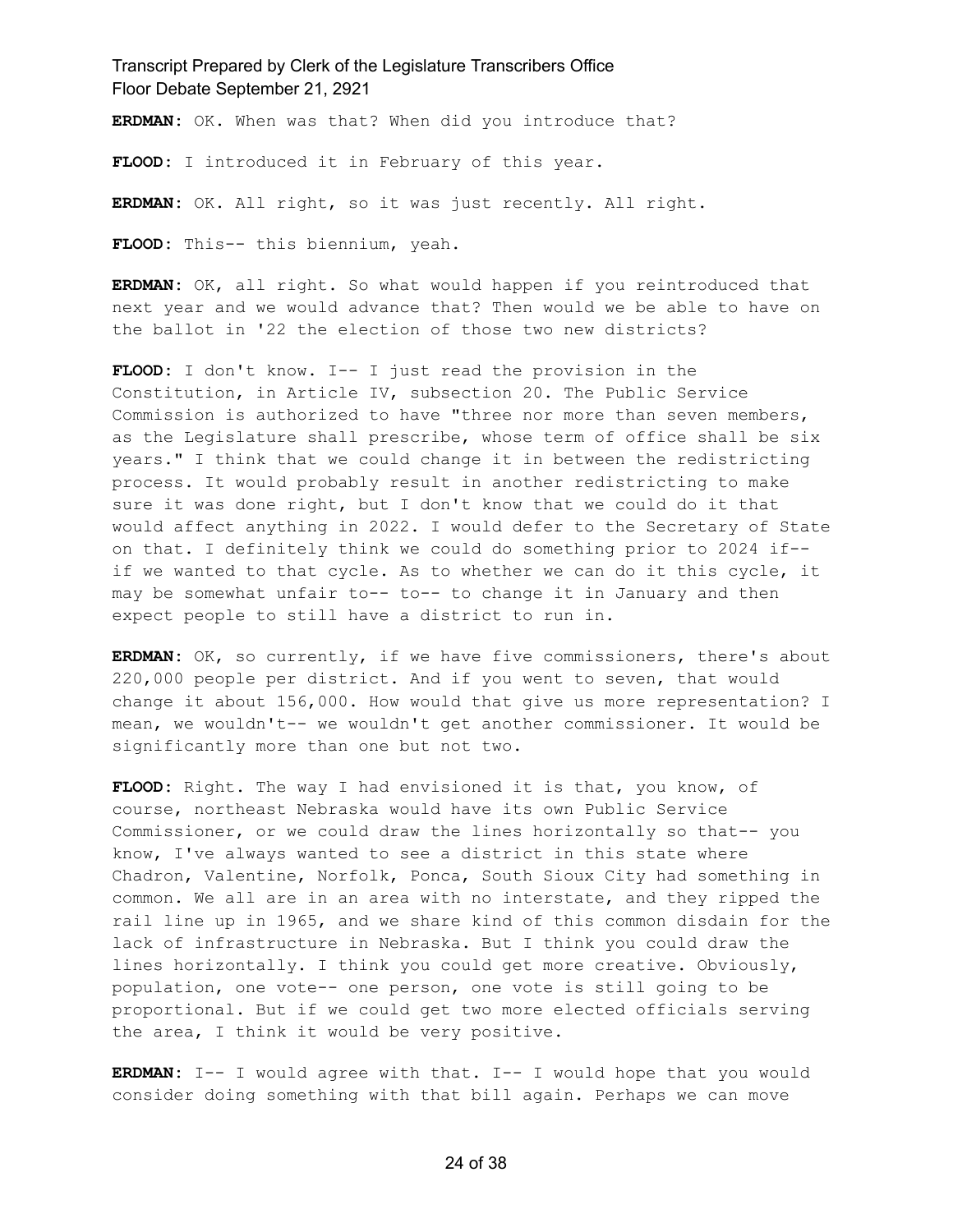that needle some and make a difference because, as you said, there's going to be a lot of dollars coming. That's a big job for one-- one commissioner to handle.

**FLOOD:** Thank you.

**ERDMAN:** Thank you for your information. I appreciate it. Thank you.

**HUGHES:** Thank you, Senator Erdman and Senator Flood. Senator Linehan, you're recognized.

**LINEHAN:** Thank you, Mr. President. I, too, am very supportive of expanding the number of members of the Public Service Commission, even though I'm standing here thinking, oh, we'd have to draw more maps. But clearly five and the disparity of how huge the 5th District is, is problematic. And I'm going to stick up for my committee a little bit. This-- this is a bipartisan map. Senator Blood, Senator Briese, and Senator Geist sat in a corner and worked it out. Nobody has come to me, and I don't think anybody on the subcommittee has said anything about this map until we got to the floor this morning. Senator Cavanaugh, John Cavanaugh, would you yield to a question?

**HUGHES:** Senator Cavanaugh, will you yield?

**J. CAVANAUGH:** Yes.

**LINEHAN:** Senator Cavanaugh, did you look at this map before this morning?

**J. CAVANAUGH:** I did.

**LINEHAN:** When did you look at the map?

**J. CAVANAUGH:** Oh, I think when they were first introduced.

**LINEHAN:** Did you come to me or any of the subcommittee and say you had a problem?

**J. CAVANAUGH:** No, but my understanding, from everything we've done so far, is that this is the place to air our grievances.

**LINEHAN:** OK, well, that explains a lot. OK, thank you, Senator Cavanaugh. OK, then. This probably is not the ideal place to air your grievances. Maybe, I don't know, I think maybe if you're upset with a senator, I thought the tradition was you go to the senator and see if you can work it out before we get to the floor, but maybe that's where we're off balance here. I yield the rest of my time.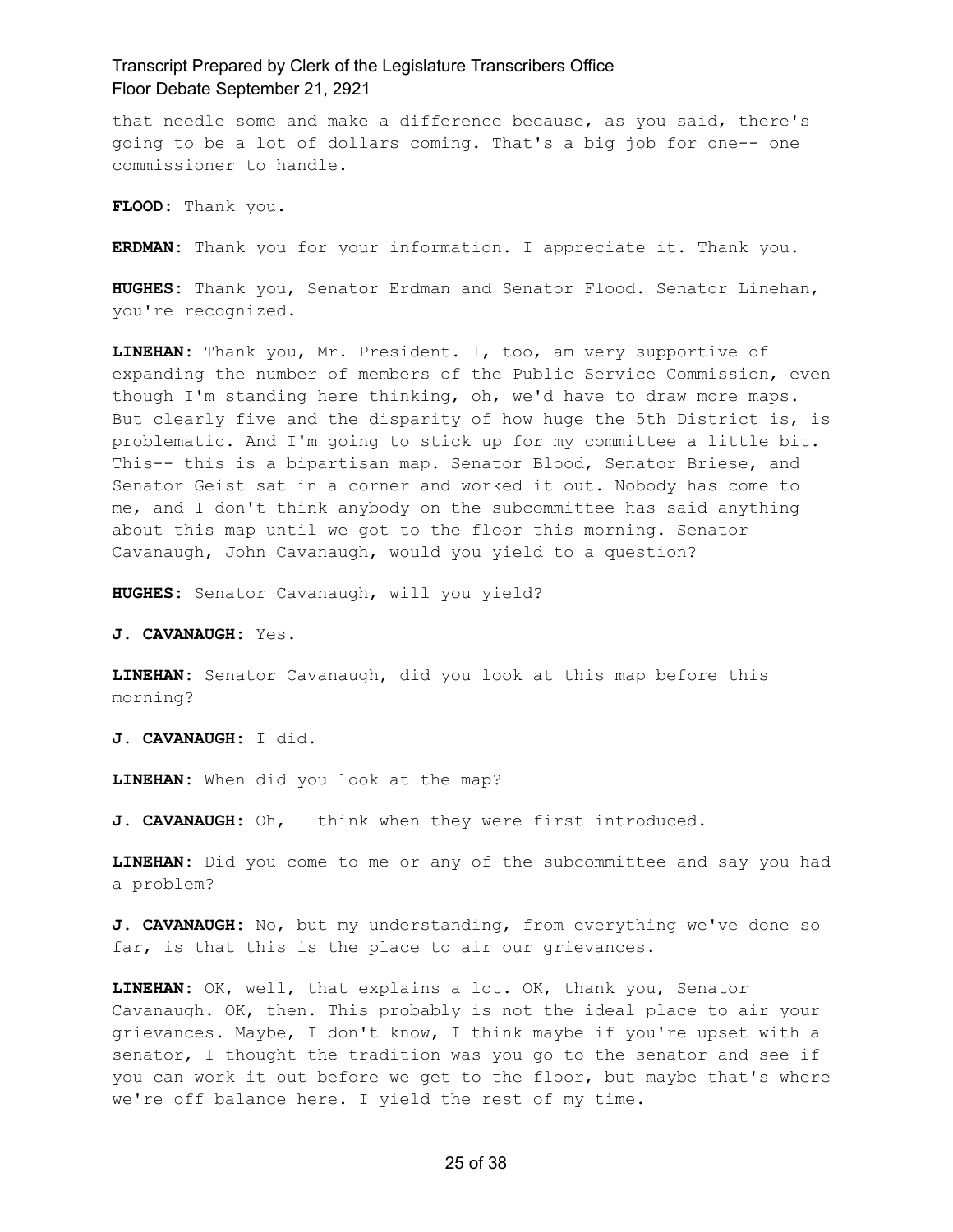**HUGHES:** Thank you, Senator Linehan. Senator Machaela Cavanaugh, you're recognized.

**M. CAVANAUGH:** Thank you-- thank you, Mr. President. I first want to speak to Senator Flood's comments about his bill. And I-- I think I owe him a bit of an apology. I did not support his bill in committee, but it was not because it added additional PSC members. I actually do support adding additional PSC members. It was because it lifted the restriction on having outside employment. The PSC is paid a livable wage with health insurance and a  $401(k)$  match, unlike the Legislature, and so the idea behind that is so that they don't have to hold down a second job that would in any way cause any sort of conflict with the work that they are tasked with doing on the PSC. So I do support adding additional members to the PSC, but I do not support allowing them to have outside work. So I just wanted to be clear about that. So if Senator Flood brings that bill again, I will happily support it, if it is just adding the members. I, too, do not support this map because of the deviation, and I think that it is important that we are consistent in how we are doing our maps and using best practices. And we should be very diligent about the deviation, and a nearly ten-point deviation to me from one-- one district to another is not acceptable. I don't know when I'm supposed to tell people that. There's not really been an opportunity or-- or an avenue for those of us that aren't on the committee to give input. We weren't really asked to give input. And so I would stand with other Senator Cavanaugh in saying it was my understanding that this is when we do it. Certainly nobody wanted my input on my district for the Legislature, so I-- I don't know why I would feel that you wanted my input prior to today on the redistricting map or the Supreme Court map or the school board or the Board of Regents. If you want my input, if you want all the cooks in the kitchen prior to it coming to the floor, I think it'd be appreciated if that was explicitly stated, because we were-- I think the understanding of the body was we were to-- to turn it over to your hands to do the work as a committee, and then when you put something out, that's when we were to look at it and debate it. I mean, this is floor debate, so the purpose of floor debate is to have a conversation and to work together to improve a product. This is not the final iteration stage. This is the start of some of the real hard work. This is when it gets away from 9 people and comes to 49 people. And that's why we have three rounds of voting, so that we can work on it between General and Select, so that we can make amendments, so that we can hear other people's perspectives, so that we can have a robust conversation in a room together where the public can see what we are saying. If that's not the case, then I don't understand anything about the Legislature. I don't think people having opinions about the PSC or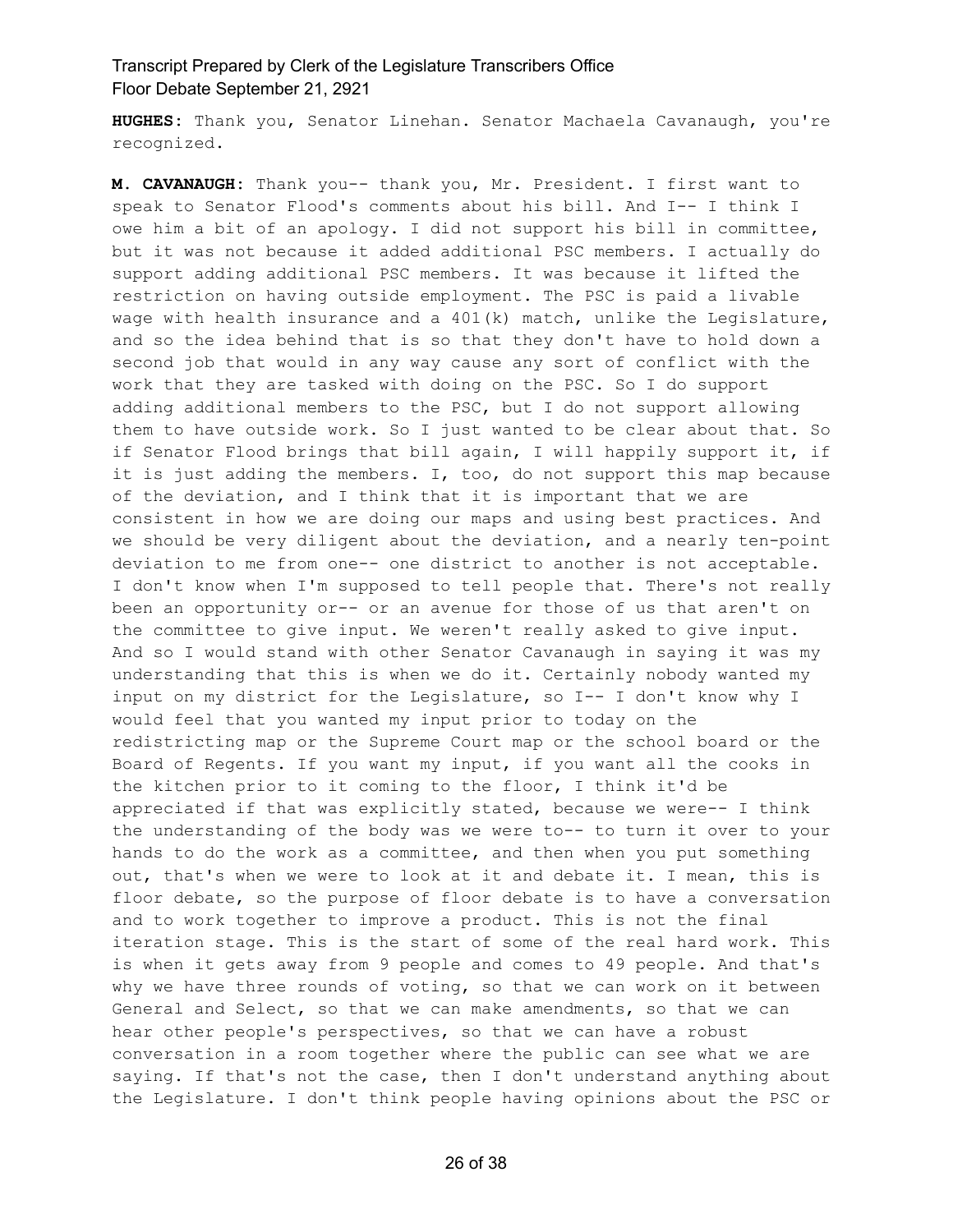any of the maps means that they are attacking anyone. It is feedback. It is conversation. Yesterday, I think it was personal for everyone because it was our districts that we currently represent.

**HUGHES:** One minute.

**M. CAVANAUGH:** Thank you. But it's OK to have opinions and it's OK to share those opinions with the public and with our colleagues. It's actually more than OK. It is our job; it is our responsibility. So I'm going to continue talking about what I think about the maps on public record, not behind closed doors. I'm going to share it with all 49-- 48 of you-- I guess I'm 49-- all 48 of you. And I'm going to share it with the-- the people of Nebraska. The redistricting map, I think, is a good start, but I certainly don't think that this needs to be the final iteration. I hope that we can work between General and Select to improve upon it. Thank you.

**HUGHES:** Thank you, Senator Cavanaugh. Senator Groene, you're recognized.

**GROENE:** Thank you, Mr. President. I stand in support of LB5. I also would support Senator Flood's change to seven if he brought it again next year. And I quickly said I was going to ask him questions, but Senator Erdman was in the conversation, too, so he got those questions answered already. We-- we need more representation across the state. If there-- if there is an issue that affects the whole state, I mean, not just areas, it's-- it's the Public Service Commission. Maybe I'm getting old, but 20 years ago I could get cell service about anywhere in the state. That is not the case today because of new technology and more demand on information data. Each cell covers a smaller area, which we-- most of us understand that. But it isn't improving. I have not seen much improvement of those areas. I am not just talking western Nebraska. I can go-- I got family in Schuyler and I go through Senator Bostelman's district from here to there, and I have cell service about 30 percent of the time. That's a big issue, folks. That's communication. That's business. And if you're a business person and you're traveling, you're-- you're talking on your phone and you're-- and you're using your time. But that has changed. And the issue with pipelines, too, we've had a big-- most people didn't even know what the Public Service Commission was until Jane Kleeb and the Democrats made a big issue out of a pipeline and kept their vehicles running and our fuel cost low. But I doubt most people know who their Public Service Commissioner is. So we need more representation. Hopefully he brings it next year. And as was mentioned, it doesn't need to go on the ballot. You can-- constitution says you can have up to seven, seven districts. I think we could do it and try-- it's a big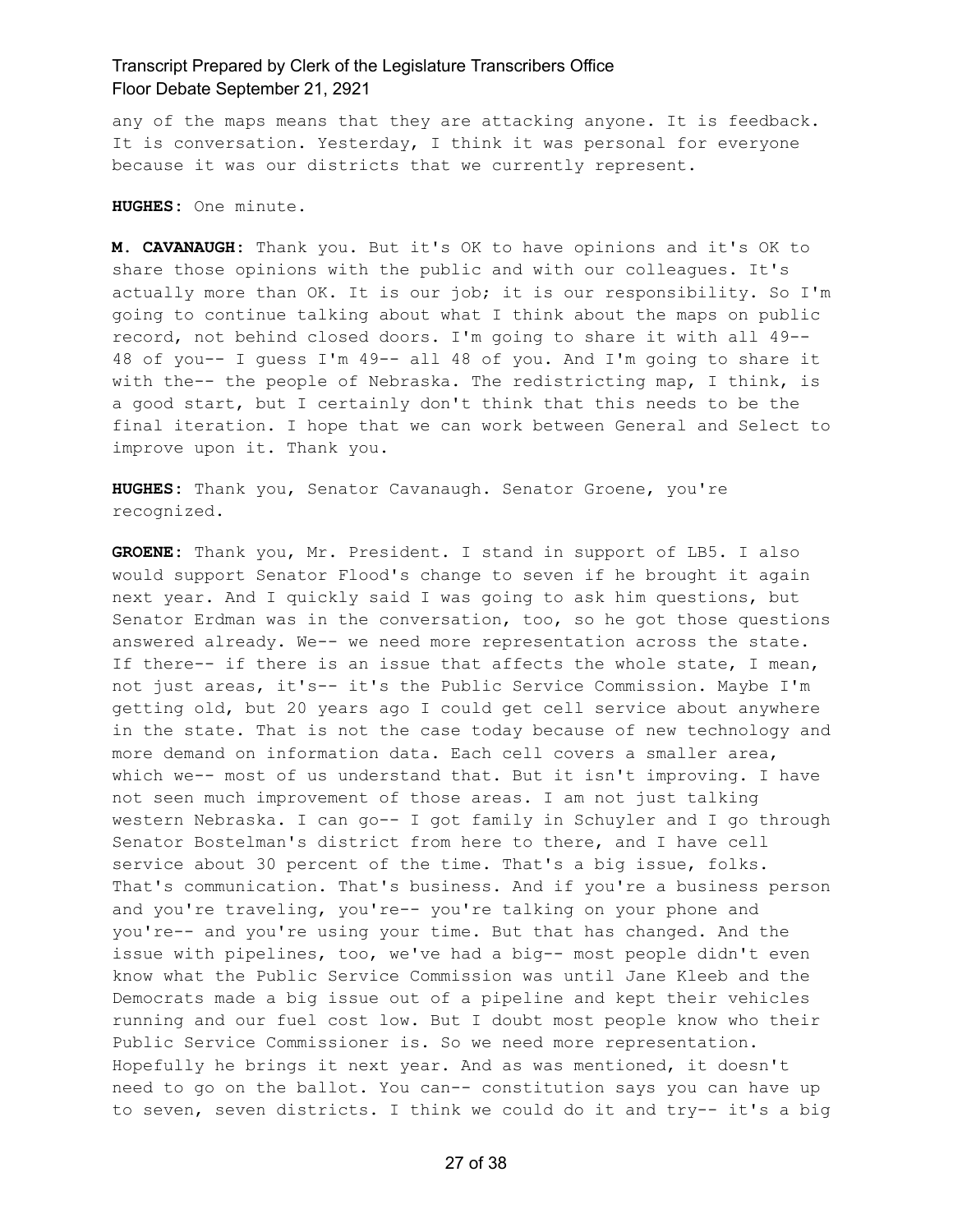issue. It's-- it's-- this is an economic development issue; this is also a communications issue, which are combined, and we need it. We need it out in the rural areas. Heck, I can go downtown in some cities and not get cell service because you're in a hole or something. But that's-- and I know 5G is the big thing, but it's the same as everything. Everything gravitates towards the new, to the more wealthy, who want things and can afford more services like 5G. But give us 4G, at least, across the state before we start worrying about 5G, so that all Nebraskans can have communication services. But-- and we're high cell phone taxes and the Public Service Commission handles that. They could talk, deal with the Legislature and say, why are some of these communities charging such a high, high tax, besides sales tax, on top of their occupation tax, on top of a cell phone service, which they have very little cost to the city and infrastructure? But there's a lot of things that should change. And I'm tired of being called the number-one highest state in the nation on our cell phone taxes. So anyway, it's a good map. It's as best as you can do to get representation. Kind of hard to say across the state.

**HUGHES:** One minute.

**GROENE:** Thank you, Mr. President.

**HUGHES:** Thank you, Senator Groene. Senator Friesen, you're recognized.

**FRIESEN:** Thank you, Mr. President. I stand in support of LB5 and-- and the map as it's drawn. And if people can look at it and, you know, you could-- you could take one small county and shift it around over here, but in the end it doesn't do a whole lot. You're talking a huge area. And I find it a little ironic that there's some people standing up saying how rural Nebraska needs representation, and yet last night we're willing to take a state senator from out there and move them to Sarpy County and nobody seemed to have a problem with that. Again, the Public Service Commission, it does regulate certain things, so we have to keep in mind that they do not and cannot regulate broadband. They regulate telephone service, landlines, things like that, and so there's-- there's other things that are precluded from them from doing some certain things by federal guidelines. When we did look at Senator Flood's bill adding two more commissioners, we actually did draw a couple of maps to see how that might look. It didn't change a whole lot because the population is where it's at. And, yes, it would have done a little bit better representation up into northeast Nebraska because you could have designed it that way. But it still left a huge part of Nebraska served by one commissioner. I think the biggest thing is that when-- when people have a problem, I think most people don't even realize that they can call in to the Public Service Commission to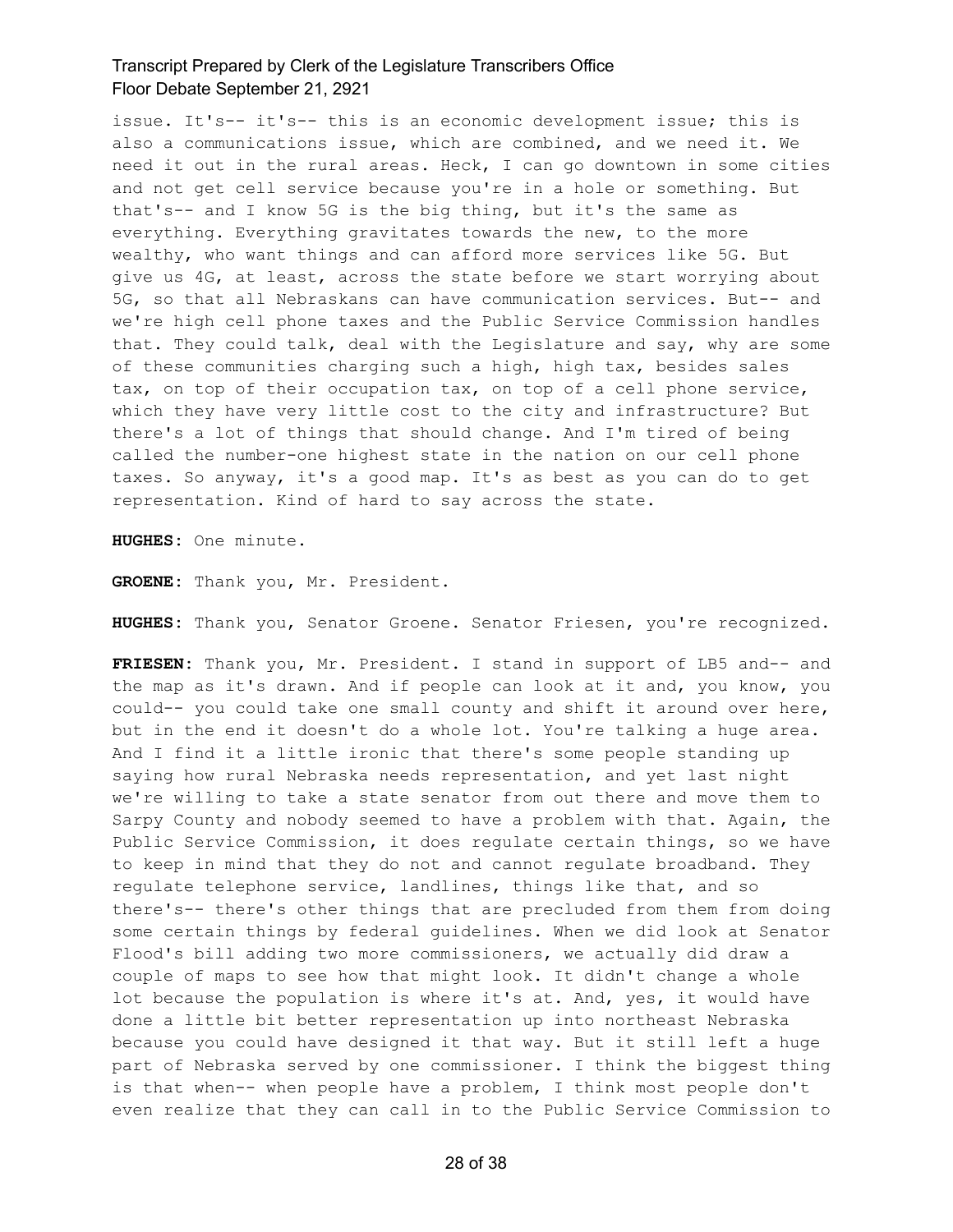file a complaint, and I think that's something that we need to put out there more, is that when they're having telephone problems or their service is bad, they can call into the Public Service Commission and register a complaint. And if enough complaints come in, they do actually open a docket and they will hold a hearing on it and see once if they can fix it. So we-- Public Service Commission looks at railroads. We talk about pipelines. We talk about telecommunications. I don't know-- other than providing some funding for cell phone services, I don't know that they regulate cell phones, but I can check into that closer. But I think that's also a federal issue. So, again, the maps as currently drawn, I think, are-- are close enough. And again, if somebody wanted to move a county or something here or there, it-- it isn't going to make a difference in the big picture. I know one of the commissioners has a huge area. And again, we need to hold our commissioners accountable if they're not doing their job. But again, I, for one, think that right now I don't know that it would make much difference adding two commissioners. When we looked at the fiscal note of that, it was large enough at the time that we didn't think it was worth the dollars being spent to add those two commissioners, so that's where the bill stands today. There was- since it wasn't made a priority either, it got the hearing, we discussed it a little bit, and that was pretty well the end of it. So with that, I do support the map. Thank you, Mr. President.

**HUGHES:** Thank you, Senator Friesen. Senator Blood, you are recognized.

**BLOOD:** Thank you, Mr. President. Fellow senators, friends all, I actually stand in support of LB5, and I want to walk you through what happened with the subcommittee that has Senator Briese, Senator Geist, and myself on it. The map that you're looking at was a grand compromise. It was not us versus them or somebody acquiescing. It was us discussing what was best and how to keep people in their districts and get as close a deviation as possible. Now one of the things that was on the table, and I hope all the Lancaster County senators are listening, one of the things that was on the table, that eventually we avoided doing, that was brought forward was to cut into Lancaster County. That would have really changed your representation, and that was something that I personally was against. So I want you to know that there was a lot of compromise, like a lot of compromise, on this map. And it was all a friendly compromise, by the way. Is it a perfect map? No, but here's the issues that I have. First of all, I heard nothing, nothing before we met, not from the public, not from other senators, not from any parties, no special interest groups, nothing. The only thing I heard was to make sure to keep a particular person in their district, and that was from somebody here in the body, which we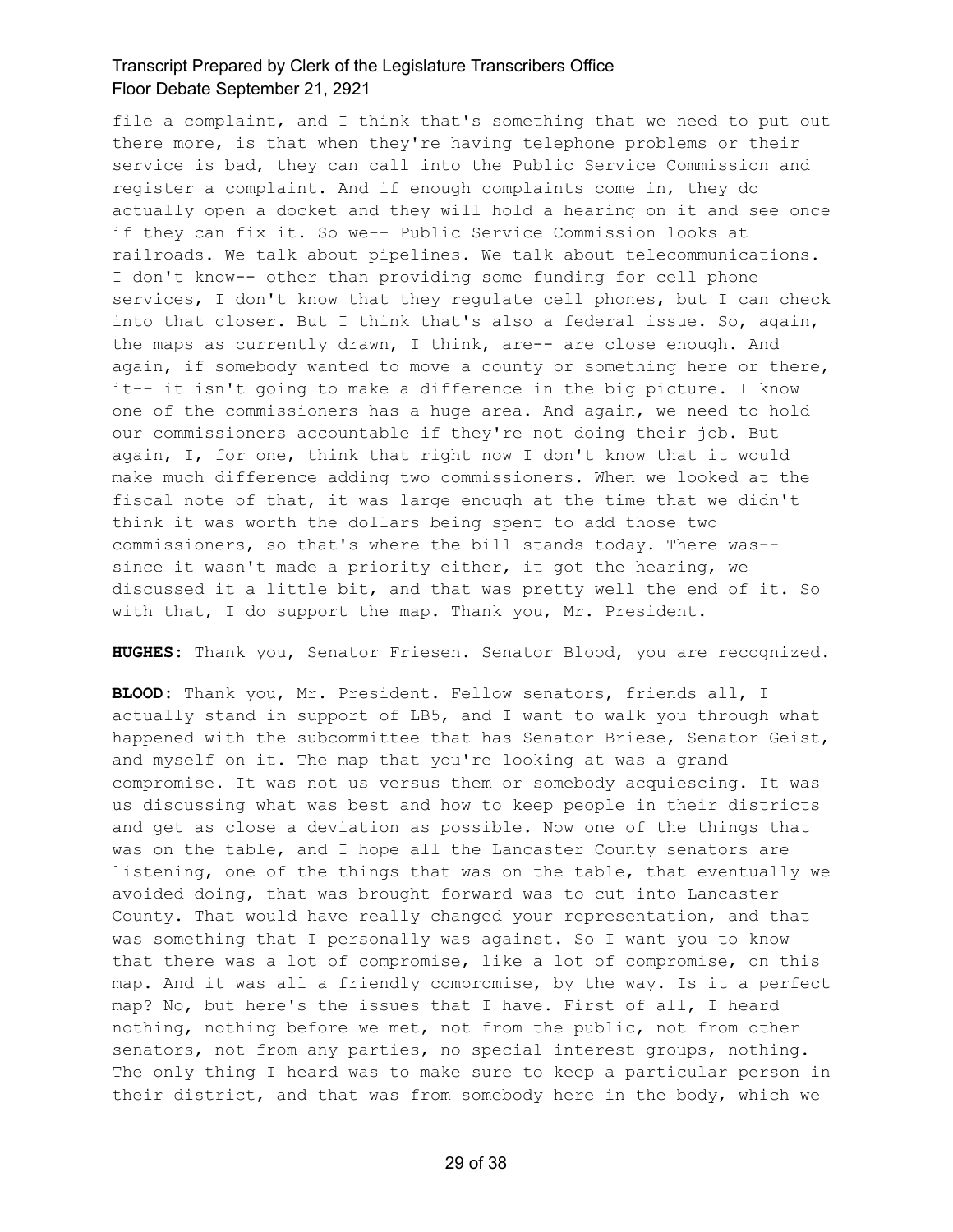were going to do anyway, by the way, because that's the fair and right and just thing to do. I want you to know that when you put us on these committees and you ask us to do our jobs, I take it seriously. And Senator Geist, Senator Briese, and I don't agree 100 percent of the time, but we do 75 to 85 percent of the time and that's pretty good. And when we don't agree, we find that middle ground. So I'm really disappointed, not because people are speaking their mind today. I expect that. But the fact that we had an opportunity to amend, bring something forward and fix this today and nobody brought anything forward so we could fix this today with an amendment, I find disheartening. We're all really smart people in general. We have the ability to bring amendments forward. If you wanted it fixed and you suppose we saw it before today, where is the amendment? Is there anything drastically wrong with this, with the-- except for the fact that somebody thinks that we need more people representing them? That's never a bad, bad thing, especially when it comes to technology, because there are so many issues in western Nebraska that are ignored, and I can empathize with that. But to say that this could be done better, OK, we could move things around, but there are still going to be issues no matter how you move it around, and we know 'cause we tried. But there is nothing blatant in this map that hurts anybody, that takes away anybody's voice, or is going to drastically change anything in the future. So the issue that I have is not that anybody's standing up against this map. The issue that I have is that I want you to clearly understand that this was the compromise map. And I feel very strongly in my gut, if the map that was initially talked about was brought on the floor, we'd have a lot of people against that map. So please take that into consideration. We have so many things in front of us, like our LDs, our CDs, that we really need to take time on and we need to get done in a timely manner so we don't get stuck coming back here in January doing the--

**HUGHES:** One minute.

**BLOOD:** --same old song and dance. Have a compromising attitude when you look at this map. If there's something really, really wrong with it, come and talk to me and let's look at an amendment. But again, I did my job, Senator Geist did her job, Senator Briese did his job, and this was our compromise. And that's what you've asked us to do and that's the spirit of the Nebraska Unicameral. Thank you, Mr. President.

**HUGHES:** Thank you, Senator Blood. Senator Matt Hansen, you're recognized.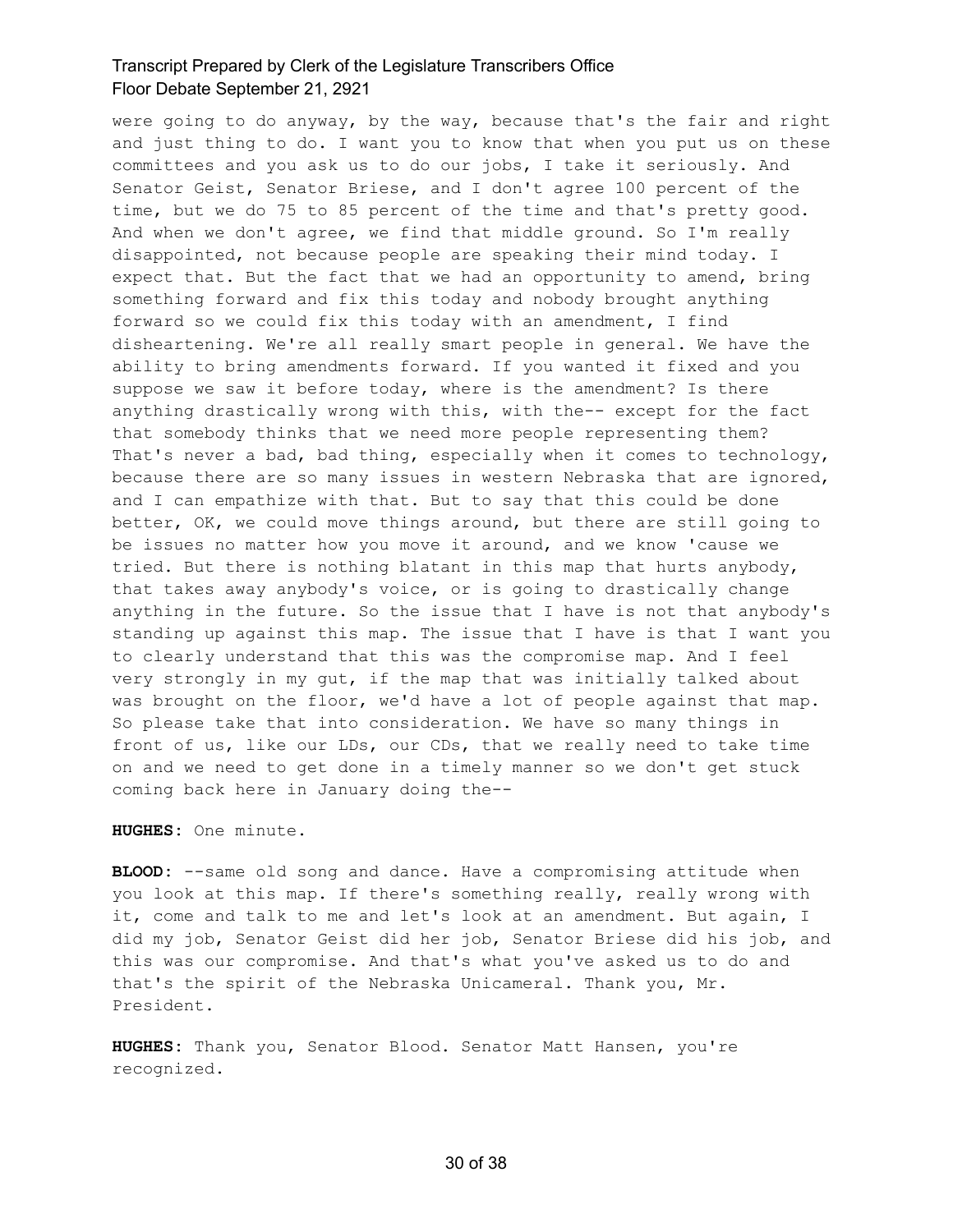**M. HANSEN:** Thank you, Mr. President. And, Senator Blood, I appreciate where you're going from there, but I think your speech that you just did disagrees with much of what's happened in this body in the last 24 hours. We've been expressly charged with a number of different leaders in acting a number of different ways, including that amendments are appropriate, amendments are not appropriate, we're supposed to work it out behind closed doors, we're supposed to work it out on the floor. And I say this as somebody who genuinely does not care about the contents of LB5. I hit my light to talk about primary deadlines and filing deadlines because I thought there was an interesting quirk. But we have been told and we have been charged to handle it on the floor, to bring an amendment, to not bring an amendment, to work it out piecemeal, to not work it out piecemeal. We as a body have to decide what we want to do to handle these maps when somebody has a concern or somebody has a tweak. And I say this as somebody who has no problem voting for LB5. I think you guys did a good job. We can move forward. We need to figure out what exactly we are allowed to do as senators. Can I bring an amendment? Can I bring an amendment that only changes one district? Do I have to bring an amendment that changes the whole map? Do I have to run it by the Redistricting Committee first? Should I publicly disclose it first? Who do I have to show it to first? Do I need the Speaker's proposal first? These are questions we genuinely don't know, and every time we've attempted to do something we've been told it's the wrong way. Right now, we're being told that we should have brought an amendment if we had a concern, but just yesterday an amendment was adopted and then got filibustered, saying that it's disrespectful to bring an amendment to the Redistricting Committee's map. Whatever the process is, we need to know what it is and we need to be transparent. And this isn't necessarily a criticism of anybody other than people who are pretending like it's a clear process. Senator Linehan, I think I understand very clearly what she wants and I appreciate how she's leading, but it seems to directly contradict with what Speaker Hilgers has told us all to do, which is to air things out on the floor, in the public, in the light of day. Somebody needs to figure out what they want us to do and what the appropriate way to handle these things are, because I'm getting tired of being told that speaking against a map, asking a question against a map is inappropriate because we worked really hard and how dare you question us and at the same time of, if you wanted to question us, you should have just drawn a map yourself, but also like the map room's reserved for the Redistricting Committee and you don't know how hard it is. We're getting all of these speeches and all these lectures from so many different people to the point where I-- had I had a question about Public Service Commission, I don't know how I would have gone about it. Let's have a clear process. Let's figure it out. Let's move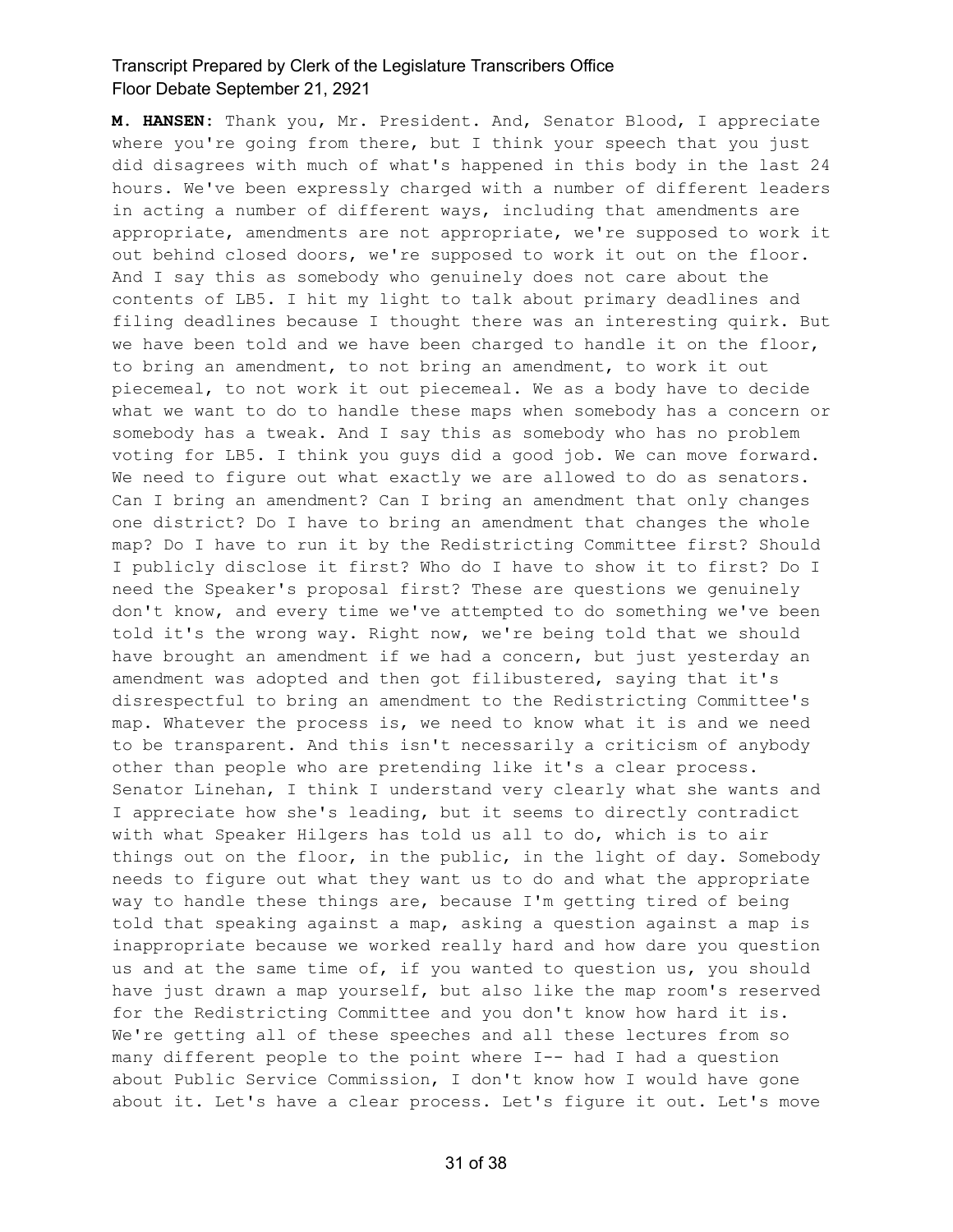forward. But all this piecemeal of, like, how dare you question this map, we worked hard, OK, I mean, it's just-- it's just confusing and befuddling. And I had a whole point about us being the early primary and we're the fourth state in terms of-- or I think tied for fifth in terms of primaries. We're one of the few states that does in early May, so it's hard to change maps in the spring and still have a filing deadline in a primary period. That's what I originally clicked my microphone to say. By NCSL, there's four states that go in front of us; we're tied for fifth. It's important to do these maps earlier, and I'd only want-- like now, as opposed to waiting till the spring, or to-- to Senator Flood's point, it would probably be unfair to change Public Service Commission's in the spring because we'd be, you know, racing a map through in February and March, what-- about the time the filing deadline is. So unless we're changing the filing deadline for everybody and drawing new maps, like, we're probably going to have the difficulty of printing ballots should we change anything in the spring or should we fail to get our business done here today--

**HUGHES:** One minute.

**M. HANSEN:** --or this week. Thank you, Mr. President. So I appear to be last in the queue. Senator Linehan's going to get a close and we're all going to move on and end the day. But in the future, I genuinely don't know how I'm supposed to approach redistricting because it appears that everything me or a colleague has tried to do, whether it's an amendment, not an amendment, whether it's a piecemeal, whether it's the whole map, has been deemed inappropriate. And I would just like clear "leadance" from the leadership team of the body to be on the same message and let us know what we can and cannot do. Thank you, Mr. President.

**HUGHES:** Thank you, Senator Hansen. Senator Flood, you're recognized.

**FLOOD:** Thank you, Mr. President, members. I just want to reiterate I'm for LB5. I think the Redistricting Committee drew the map that has to be drawn in this situation and I agree with all of their points. It is a interest of mine to go to seven someday, as a member of the Legislature. And I hope that this map makes the point that I was trying to make, and that is a little bit more representation would go a long way. And with that, I'm going to support LB5 and I want to thank the efforts of the Redistricting Committee.

**HUGHES:** Thank you, Senator Flood. Seeing no one else in the queue, Senator Linehan, you're recognized close on LB5. Senator Linehan waives closing. Colleagues, the question before us is the advancement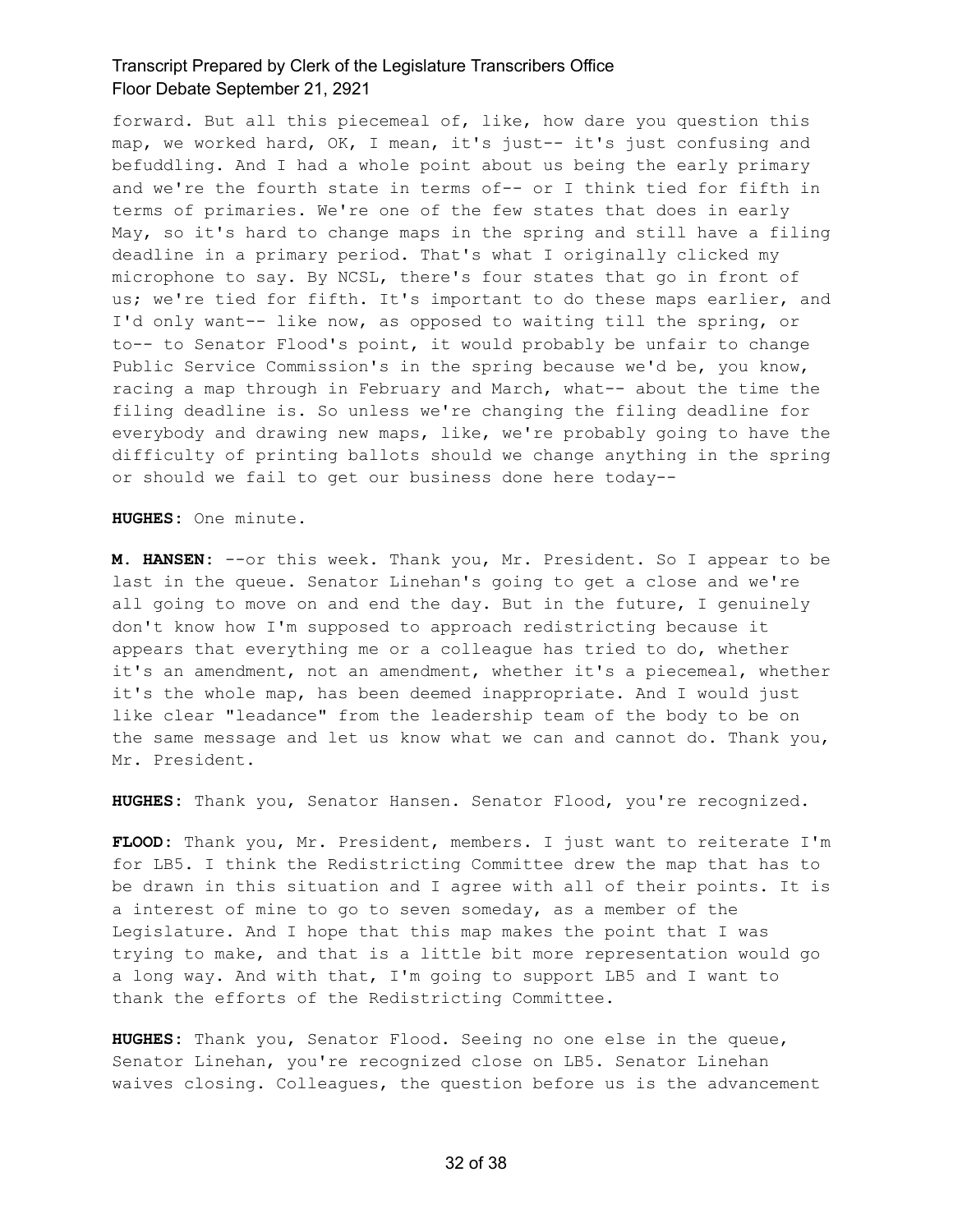of LB5 to E&R Initial. All those in favor vote aye; all those opposed vote nay. Have you all voted? Record, Mr. Clerk.

**ASSISTANT CLERK:** 36 ayes, 0 nays on advancement of the bill.

**HUGHES:** LB5 advances to E&R Initial. Speaker Hilgers, for an announcement.

**HILGERS:** Thank you, Mr. President. Good morning, colleagues. Thank you for the debate this morning. I appreciate seeing two bills move from General to Select. Thank you for the debate. Thank you for the work of the committee. As I promised yesterday, I wanted to give everyone kind of an update on where we are. And I actually took the time. I usually don't write out my comments beforehand, but I did today to make sure that what I said was right and that you all are hearing where we're at. So I think over the last week, it's been pretty clear that we've all seen the complexity of redistricting, and it's played out in the hearing rooms and it's played out on and off the floor. I will tell you personally, both on and off the floor, I have heard dozens, but more likely, probably, hundreds of potential small changes to all the different maps that we've seen so far. Those have ranged from things like changing a precinct, changing specific neighborhoods or the like. I've also heard about the interconnectedness, and we've all heard this, of certain-- keeping certain communities of interest intact. And those include SI-- things like SIDs and churches but also school district, larger communities and others. Some of these are small issues, but others are far larger. But I'll tell you, addressing those issues, whether they're small or large, is not easy, and I think you've all seen that play out. Many of you tried, or several of you have tried, to draw your own map. And even a partial map, for those of you who have tried to draw, have seen how difficult this is. As I mentioned yesterday, this process is not like drafting a typical bill where you might change a line or a page or that might be subject to a simple floor amendment that would itself be subject to some sort of binary negotiation. Instead, you have to use specialized software that isn't available to us on the floor. It is down in the map room. It is incredibly tedious, incredibly difficult. In addition to that, you're operating with other restrictions and limitations, one of which are the legal parameters under which we are drawing these maps. Some of them, like deviation, we've heard, but there are others. And probably a far larger problem is that if you make one change in any part of a- a map, you will impact other parts of the map. A change in western Sarpy County might depend on what-- what change to a district might occur out west of Lincoln. So I'll just give you one example that I think is a pretty signif-- pretty significant example, but it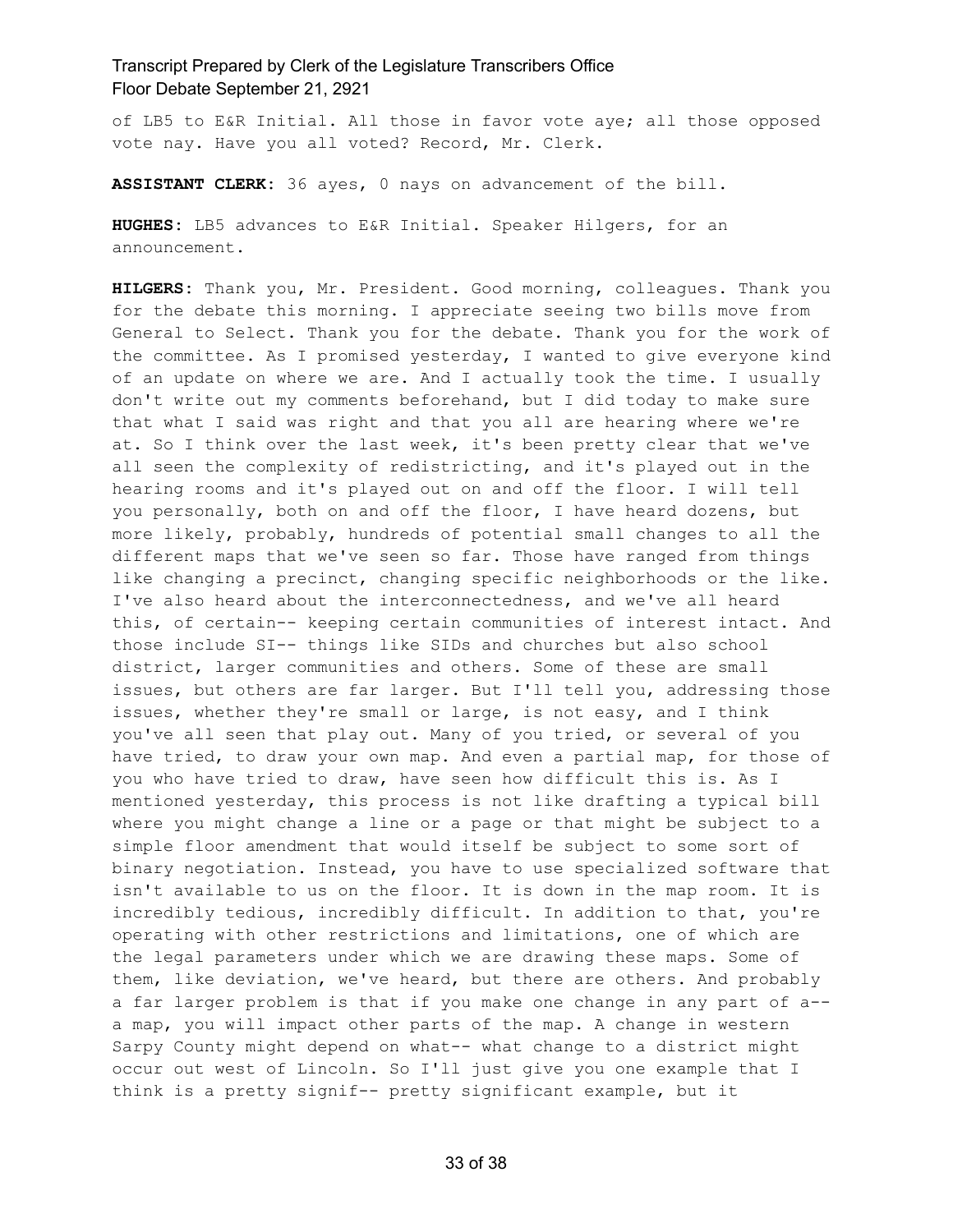certainly is not the only one. I think while there is general, although I will say not universal, agreement that one district will need to move to accom-- accommodate population growth in the state, we have senators who have threatened to filibuster a-- a map that has their district moving. It is my current belief that those senators representing district-- districts west of Lincoln and Omaha currently have the votes to filibuster any attempt to move their individual district, and likely-- likely, although not certainly, will retain those votes over the coming days. I think you-- that's what you saw yesterday with LD24 in regard to LB3. And it is impossible, colleagues, it is absolutely impossible to draw a statewide map if you don't first know which district is going to move. So if we don't have the votes to move a specific district, then we won't have the votes to pass a legislative map. That's one example of the problem. I think the question is not whether we will resolve these issues; it is absolutely clear that we can and we must and we will. The question, though, is whether we will resolve them within the timelines of this special session. That's an open question, colleagues. No one in-- in this state's history has done a special session on redistricting. There's no historical precedent guiding our actions here today and this week. And it's a question that we're going to answer here over the coming days. But I want to give you some big-picture context as we think about this. In prior years, and you've heard me say this before but it's worth repeating to put this into context, the Census Bureau has given our-- given us the data in January and we typically have five months, five months, 90 working days, to think through, to digest, to absorb and ultimately negotiate final changes. You can see just from a small snapshot of what-- what-- what we have had in this process just in the last week, why that extra time is important. And we see this in bills, but especially we see it here. A change on day one could look utterly unacceptable; but by day 20, something you might consider; day 40, maybe you can warm up to; by day 90, maybe you're all in, voting for it. We are on day seven today. Putting aside the fact that we're under the-- the time restrictions of a special session, in addition to that, we are not in a regular session. What that means is we are not dealing with other pieces of legislation. There aren't other things that we're working on. There aren't other things to negotiate with. There are-- in a regular session, we have senators that have other priorities. There are more opportunities for this legislative machinery to work. Here, we have one issue. As someone put it this morning, the light is-- is shining on this, this and only this, which creates a more significant issue in getting this done in the special session. So with the short time frame and in a special session, I think we've seen this already impact our process. I can personally attest to the work that Senator Linehan, Vice Chair Wayne, the members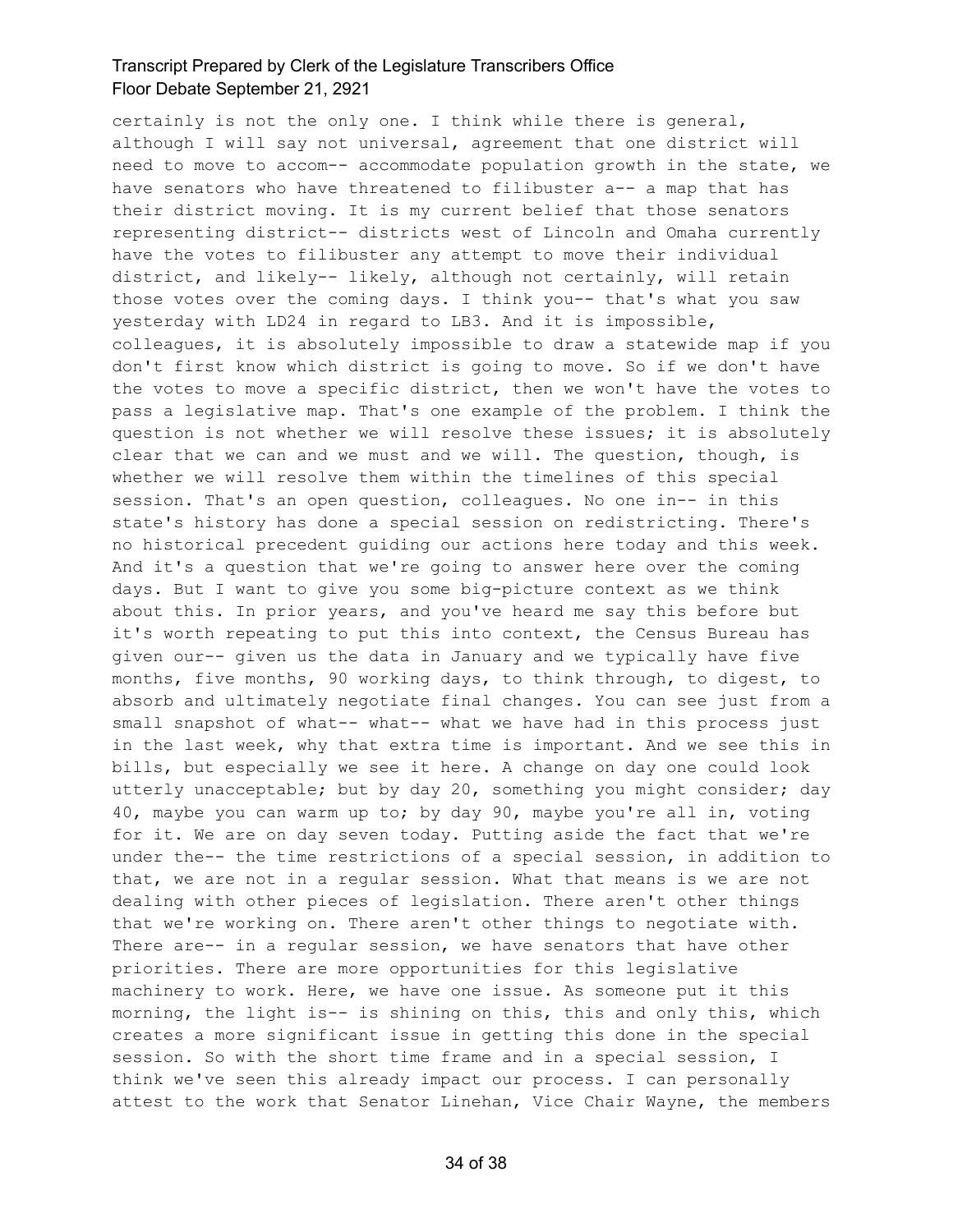of the Redistricting Committee, and others worked over Labor Day weekend, were here till midnight drawing maps. They were here. They've worked early mornings. I think I've had a call with Senator Linehan every morning before 7:00 over the last two weeks. They've worked overtime. But despite all that work, which was done in good faith to try to accommodate as many issues that they could address, there were still issues on the floor, problems that people identified; there were struggles with communication. And that is-- has nothing to do with the work. It has everything to do with the timeline. To try to pull these maps together in less than 14 days is almost impossible. To give you some other big-picture context, I want to tell you about what's going on around the country. Every state in the country has been impacted by this, every state, and Nebraska is no exception. Most states, as you might know, actually have chosen-- the ones who have a choice. Some states don't have a choice because by constitution or statute they have decided to-- they have to come into special session to do theirs in order to hit the timeline. We do not have such a restriction or such a requirement, but most of the states that have a choice actually have decided to do theirs in their January session. Some of those states have primaries later than our May primary, and others, such as North Carolina, actually have primaries that are earlier than ours. There's-- North Carolina is in March. A very small minority, which includes us, have tried to accomplish redistricting in a special session, and we decided to do that for all the right reasons. We want to give our election officials the most amount of time to prepare for an orderly May primary. That is and has been, in my opinion, absolutely the right thing to do. But I want to be clear. We are not going to stay in special session forever if we can't accomplish our goal. And why is that? In my opinion, there's several reasons. First, there is a diminishing and eventually negative return to us being here without accomplishing anything. We're-- we are here to get things accomplished. Battling over these issues without any sort of productive conclusion simply just frays relationships, and I think we saw that play out a little bit yesterday on the floor. Second, we are not conducting this special session in a vacuum. When we come back in January for our second half of our One Hundred and Seventh Legislature, we, in my opinion, and I think this is shared by many of you, have a once-in-a-generation opportunity to have transformational positive good for the state of Nebraska. We have the leadership and the resources and the knowledge within this body to accomplish big things. But if we have this session drag out, without any productive purpose, it will shorten the time for us to prepare to have-- to be- and be ready for our efforts in January. Third, and I think this is incredibly important, if there is not a clear path-- if there is a clear path, that's one thing. But if there is not a clear path to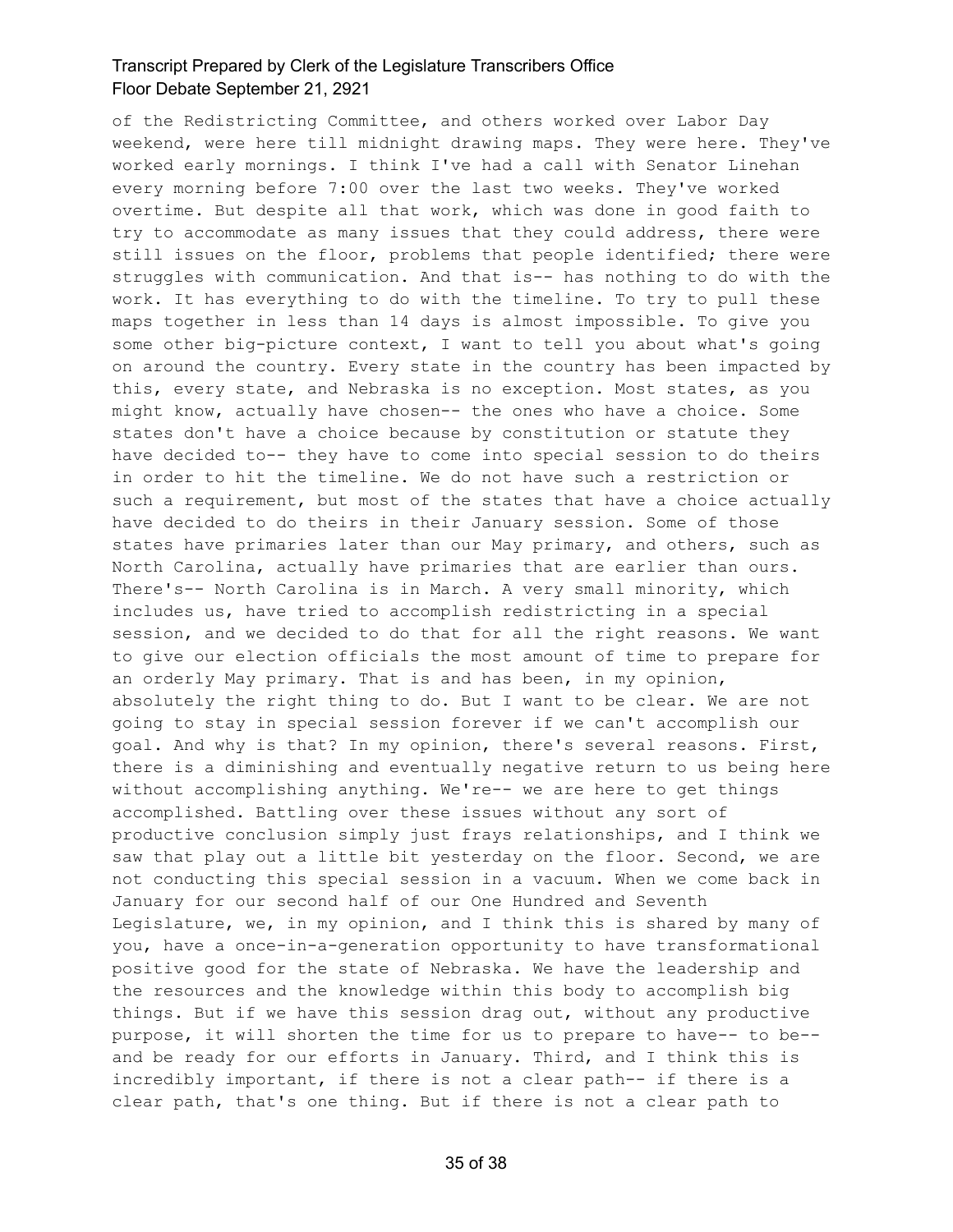resolution, I cannot in good conscience ask you, with your work and family obligations, to stay here, to take time of your interim away from your family, away from your work without a possibility of having a productive outcome. But I want to be really clear. It is by far-- it is by far my preferred route to get this done now. I do not want to wait till January. And we will stay as late as we need to today and tomorrow and the rest of this week to accomplish that. But ultimately, we do need to answer the question, which has never been asked before, as to whether we can get this done in a special session. If that answer is yes, then we'll get this done. We will get this done in September and we will get it done within the timelines originally set out for this session. But if the answer is no, I want to be clear, we will adjourn sine die. Now I originally set the special session to be complete by September 30. And originally-- originally I had scheduled Final Reading to be done, believe it or not, by this Friday, which means-- which would have meant that we would have General File done today. Well, obviously, that, of course, is not going to happen, so I've adjusted the schedule to give us as a body the best chance to determine whether we actually have a path forward or not. So here's where we are going to be. We will need to complete all six bills. We are not doing some and not others. We are either doing all or we're doing none. All six redistricting bills have to be past General File by Saturday-- Tuesday, Wednesday, Thursday, Friday, Saturday. And as you know, we're going to be here in session on Saturday, or I intend to. If we are not able to do that, if we are not able to do that General File by Saturday, all the bills, then we will adjourn sine die. But if-- I'm sorry, if we are not able to do that. But if we are able to get them done by Saturday, then we will be able to do-- have the weekend to work on Select File. The maps-- be clear, these-- by Saturday, that doesn't mean final form. We have to get through the large material sticking points between various sides by Saturday. If we're able to do that, then we have Select File, Sunday, and then Monday, and then no later than Tuesday to work out any additional changes that we have to have, which would then allow for a layover day on Wednesday, and then we could have Final Reading on Thursday. Now, we would, of course, have the opportunity for a veto override. We-- by doing the schedule this way, we're not going to forgo that. If we go to the work of creating maps, we can't have a veto without the opportunity for the body to be heard. So what this means for the rest of the week: As I mentioned yesterday, we did get one of the important pieces of having the filibuster early on LB1 and LB3 is by rule those eight hours are done. So now on General File, we just have two hours left on each. So those might be scheduled as late as Friday, potentially Thursday, depending on our progress, but as late as potentially Friday, maybe Saturday. We have to be a little bit in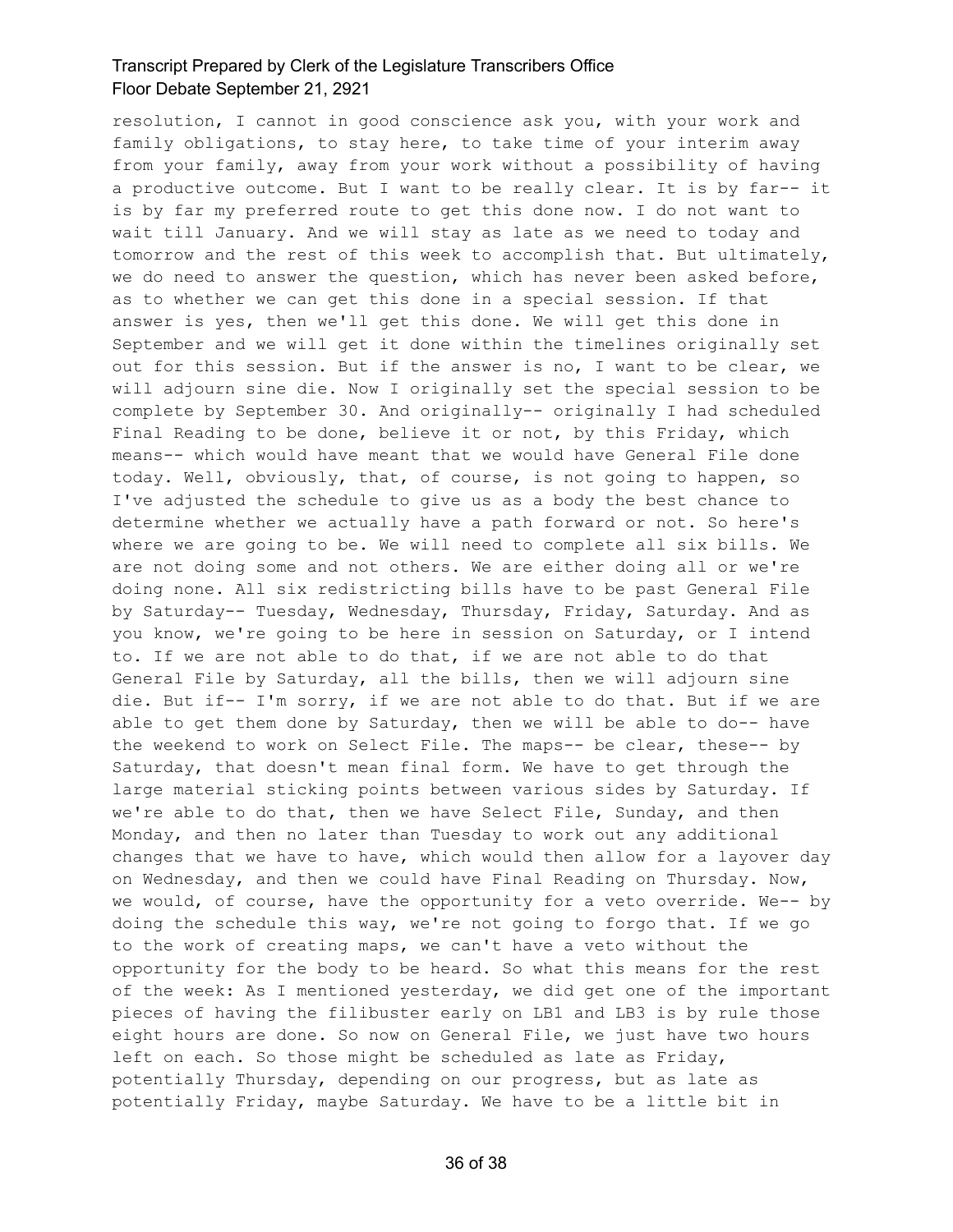flux. Today and tomorrow at a minimum are going to look very similar. We're about to adjourn for the day. We're going to have short mornings with long working sessions the rest of the day. By Thursday, we very well might take up other maps or start more substantive debate, but with the Saturday deadline, we'll maybe look more likely to Friday. But if we need to, we can go through Friday into Saturday. But I'll-- I-- I do really want to be clear. If by Saturday we don't have General File complete, we will adjourn sine die. But if it is equally clear that by tomorrow or Thursday there just is no path forward, that we will adjourn early. Now I don't think that's going to be the case. I will tell you, the reaction yesterday and the conversations I've had since last night and this morning, I think, are very-- give me a lot of optimism over the coming days ahead for this body. I've had a number of people reach out to me individually, share with their individual concerns about the maps, set up times to talk with me individually, other members of the Redistricting Committee, of all parties, both parties, all members, rural and urban. I think the appetite and the energy is there to get something resolved. So what happens if we adjourn sine die? Well, the work will continue, first and foremost. The conversations that I think are incredibly valuable that would normally take place over a 90-day session will continue. The only-- the real value of having us here is to pass things. Of course, the floor debate, to have the opportunity to be heard, which we have done this week, it is incredibly valuable. But the conversations in the map room, all the things that I described that we can't easily do on the floor, can continue. But what this will mean, more likely than not, almost certainly, is that we will have to take this up in January. I want to be very clear. If we don't get this done, and I remain confident that we will, we will come back in our regular session and have to take up redistricting to get these done. This is a last resort. Passing these maps during the next session will almost certainly result in a delayed primary, and that will have cascading impacts on elections and the election machinery throughout our state. We should all want to avoid that re-- result. However, if we come back in January rather than-- and it's-- I'm sorry. I struck that line. That's not the path we want to go down, but it is the path that other states are doing and it's a path that might-- we might have to take because it's been forced upon us by the U.S. Census Bureau. No one around the country wants to be in this position, no one, least of all us, but other states have recognized that the only way to do this is have a later primary and do this in January. We want to get this done now. I certainly want to do it now. But we do also want to get it right. These lines are the lines we're going to have for the next ten years, far after all of us are gone from this body. If we happen to have one delayed election to get these right for the next ten years,